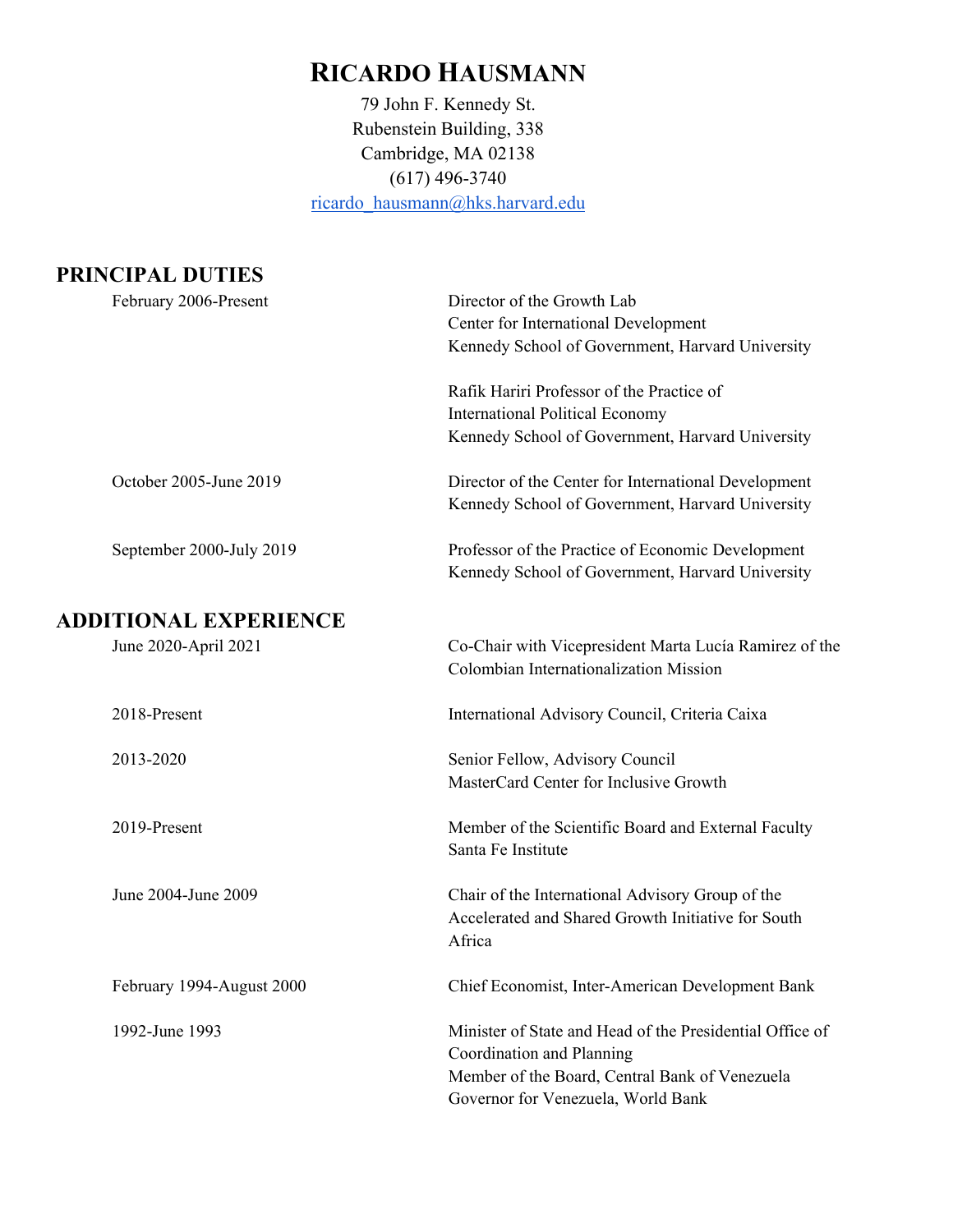|                  | Governor for Venezuela, Inter-American<br>Development Bank<br>Chairman, Joint Ministerial Committee for Development |
|------------------|---------------------------------------------------------------------------------------------------------------------|
|                  | of the International Monetary Fund and the World Bank                                                               |
| 1985-1992        | Professor of Economics                                                                                              |
|                  | Instituto de Estudios Superiores de Administración,<br>Caracas                                                      |
| 1989-1991        | Advisor on monetary and exchange rate policy to the<br>President of the Central Bank of Venezuela                   |
| 1988-1991        | Visiting Fellow, Institute of Economics and Statistics &<br>St. Anthony's College, Oxford                           |
| 1987-1988        | Economic Advisor, Presidential Commission on State<br>Reform (COPRE)                                                |
| 1984-1985        | General Director for Short-Term Planning                                                                            |
|                  | Ministry of Planning and Coordination<br>Responsibilities: Economic Cabinet                                         |
|                  | Secretary, Coordinator of the Yearly Plan,                                                                          |
|                  | Member of the Medium-Term Planning Committee                                                                        |
| 1981-1984        | <b>Assistant Professor of Economics</b>                                                                             |
|                  | Centro de Estudios de Desarrollo                                                                                    |
|                  | Universidad Central de Venezuela                                                                                    |
|                  | Teaching at the Masters Level: Macroeconomics,<br>Venezuelan Economy, Economic Planning                             |
| 1980-1981        | Visiting Fellow, CEPREMAP, Paris                                                                                    |
| <b>EDUCATION</b> |                                                                                                                     |
| 1977-1981        | Cornell University, Graduate School                                                                                 |
|                  | Department of Economics                                                                                             |
|                  | Fields of Concentration: Macroeconomics, Economic<br>Development, Regional Planning                                 |
|                  | Degrees: MA (1980); Ph.D. (1981)<br>Dissertation: Oil Rent and Capital Accumulation in the<br>Venezuelan Economy    |
| 1973-1977        | Cornell University, School of Engineering                                                                           |
|                  | Department of Engineering and Applied Physics                                                                       |
|                  | Degree: B.Sc. in Engineering and Applied Physics                                                                    |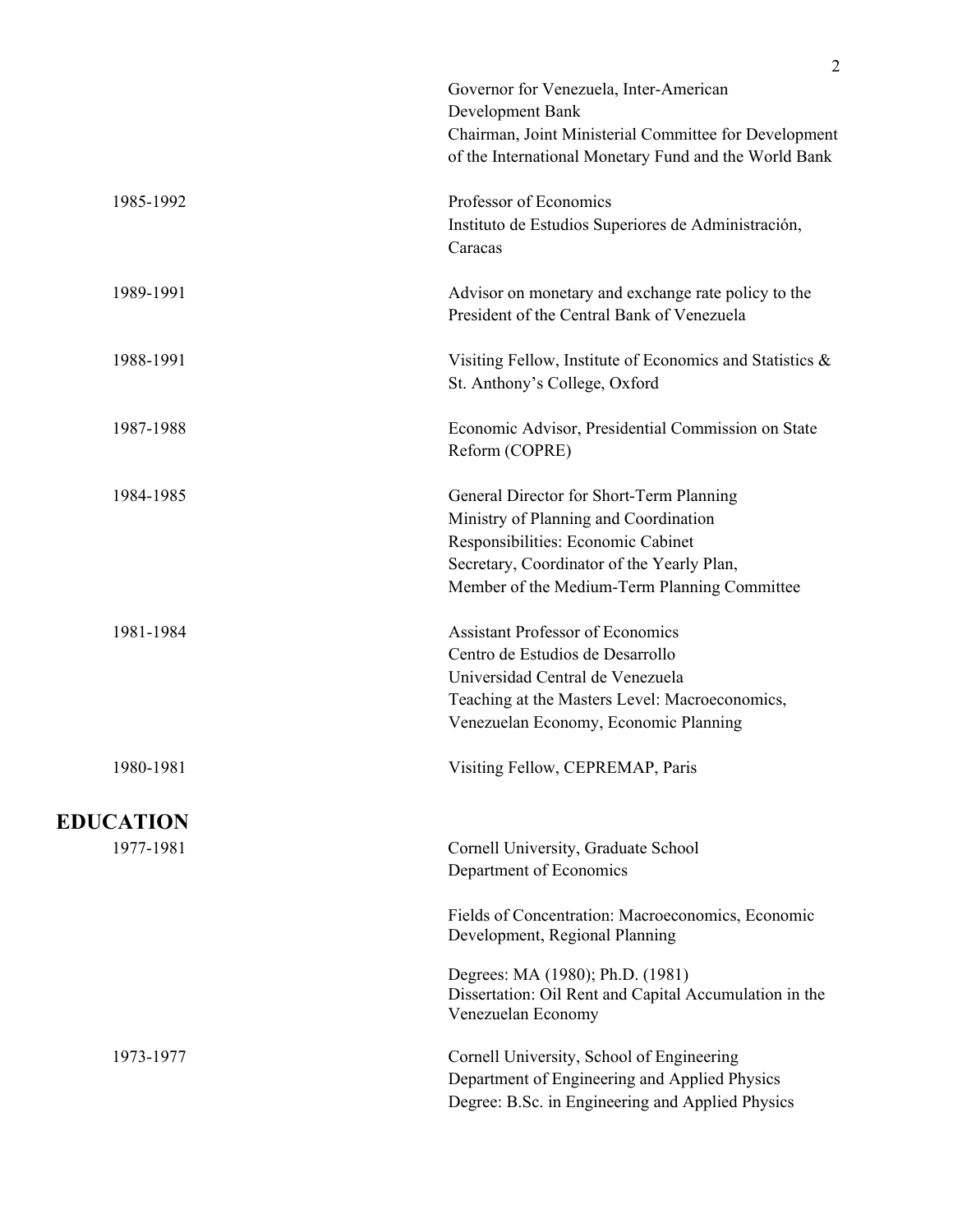## **ACADEMIC ASSOCIATIONS**

President, Latin American and Caribbean Economies Association (2010-11) Vice President, Latin American and Caribbean Economies Association (2008-09) President, Latin American Chapter of the Econometric Society (1996-97) Chairman, Latin American Meeting of the Econometric Society (1994) Member, Standing Committee, Latin American Chapter of the Econometric Society (1993-98)

## **BOARDS**

CriteriaCaixa Advisory Board Member, Abengoa Administration (2013-16) Member, Board and Executive Committee, CANTV (2002-07) Member, Board of the Latin American and the Caribbean Economic Association (1994-2001)

#### **CONSULTANT**

African Development Bank Asian Development Bank CAF – Development Bank of Latin America Central Bank of Kazakhstan (2014-15) International Monetary Fund Ministry of Petroleum and Natural Resources, Saudi Arabia (2014-15) Nazarbayev University, Kazakhstan (2014-15) World Bank (2013)

## **PROJECTS CURRENT**

Structural Transformation in the UAE October 2021 – October 2023

Research Initiative to Promote Sustainable and Inclusive Prosperity in Namibia May 2020 – May 2023

Sustainable and Inclusive Growth in Kazakhstan May 2021 – December 2022

Research Initiative to Promote Sustainable and Inclusive Prosperity in South Africa October 2021 – December 2022

Advancing Economic Development and Environmental Sustainability in the Amazonian States in Colombia

September 2021 – August 2022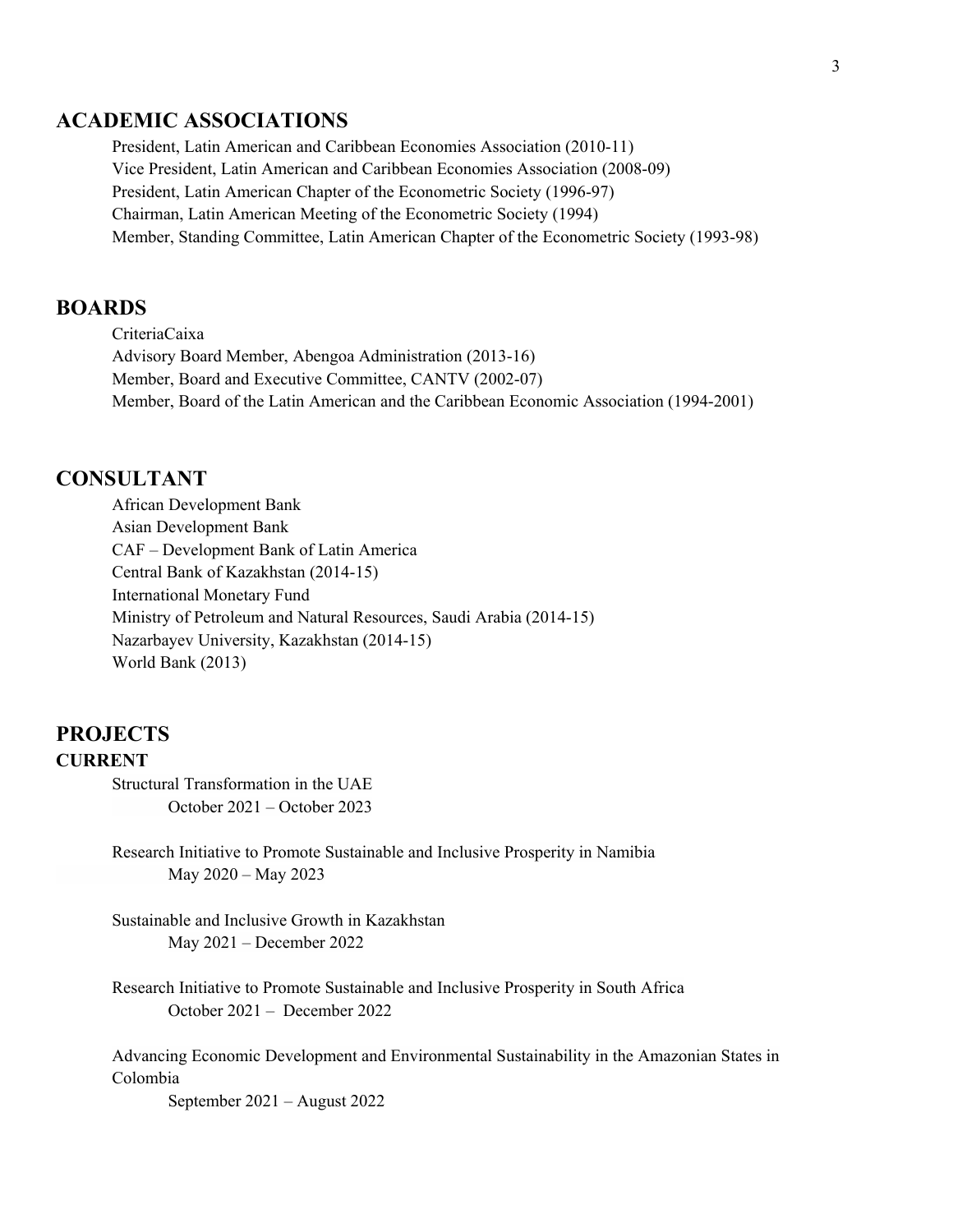COVID-19 Economic Response and Long-term Growth in Jordan August 2020 – August 2022

Advancing Economic Diversification in Ethiopia: Addressing Constraints to Sustained Growth and Job Creation May 2019 – April 2022

## **PAST**

| Industry Diversification and Job Growth: An Economic Complexity Approach in<br>the Kingdom of Saudi Arabia<br>June 2016 – October 2021                                                  |
|-----------------------------------------------------------------------------------------------------------------------------------------------------------------------------------------|
| The Role of the Diaspora in the Internationalization of the Colombian Economy<br>March 2021 - June 2021                                                                                 |
| New Avenues for Colombia's Internationalization: Trade in Tasks<br>March 2021 - June 2021                                                                                               |
| A Research Initiative to Promote Sustainable and Inclusive Prosperity in Honduras<br>November 2020 - April 2021                                                                         |
| Institutional Strengthening and Economic Diversification in Albania<br>October 2013 - February 2021                                                                                     |
| Venezuela's Economic Growth: Reconstruction, Governance, and Implementation<br>May 2018 - June 2020                                                                                     |
| Promoting Sustainable Economic Growth and Structural Transformation in the Amazon Region,<br>Department of Loreto, Peru<br>November 2019 - May 2020                                     |
| Macroeconomic Stability and Long-Term Growth in Jordan<br>February 2019 - March 2020                                                                                                    |
| Realizing Economic Growth in Western Australia<br>June 2019 – April 2020                                                                                                                |
| Connecting the Ukrainian Manufacturing Sector with Industrial Clusters in the West in the Context of<br>Changing Technologies of Production and Distribution<br>June 2019 – August 2019 |
| Privatization and Economic Diversification Training in Ethiopia<br>December 2018 - February 2019                                                                                        |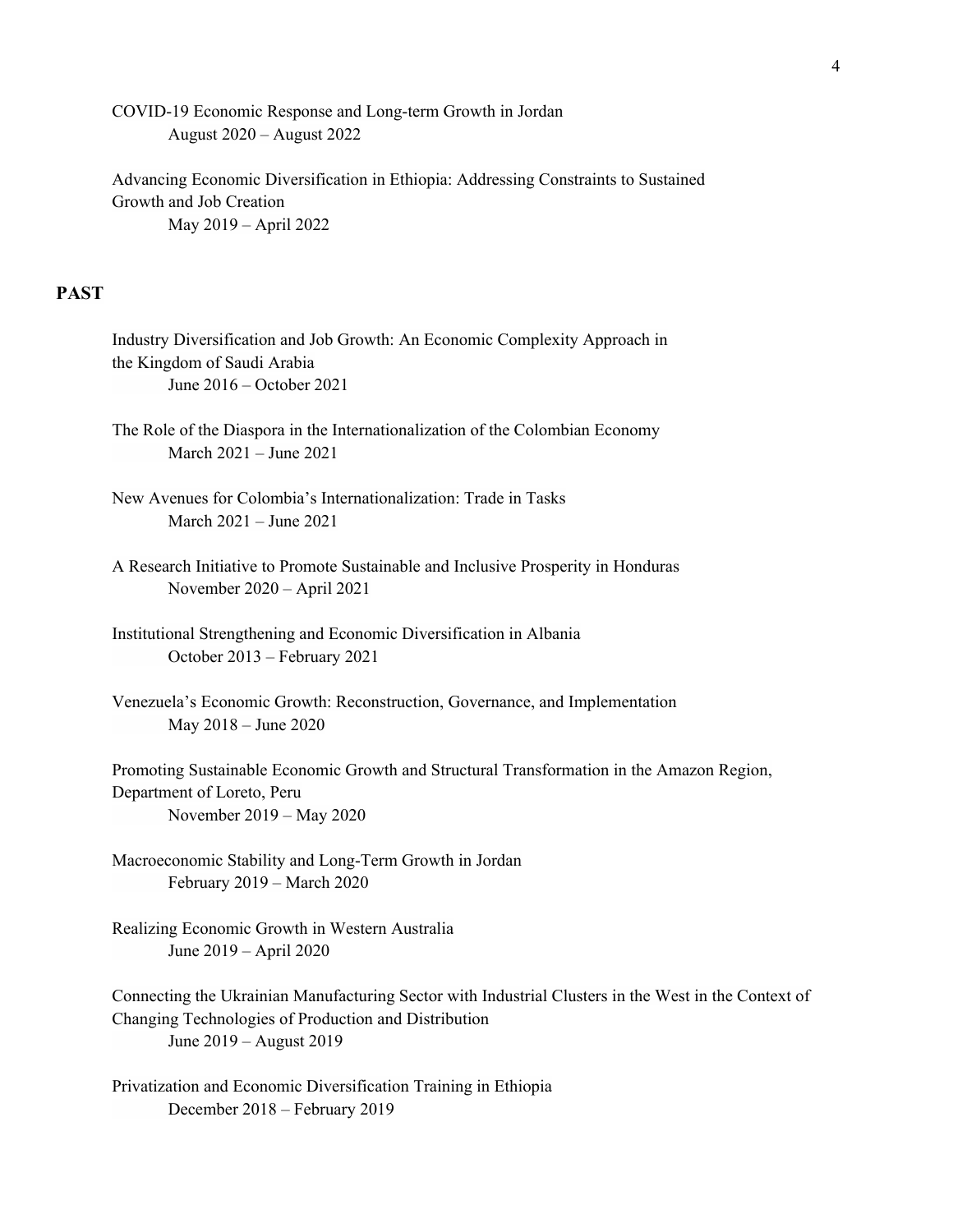Economic Development in the City of Buenos Aires, Argentina November 2018 – December 2019

Growth Diagnostics: Building New Methods to Identify and Address Constraints to Accelerate Growth (MCC)

September 2018 – September 2019

Economic Growth in the States of Baja California, Tabasco, and Campeche, Mexico January 2018 – September 2018

Economic Growth and Governance in Sri Lanka January 2015 – September 2018

Economic Growth in the City of Hermosillo, Mexico July 2017 – October 2017

Atlas of Economic Complexity of Colombia July 2014 – April 2018

Security and Development Discussion Series August 2016 – July 2017

Analysis of Economic Productive Potential of Panama March 2016 – April 2018

The Product Space Research and Dissemination for CAF Development Bank of Latin America November 2013 – January 2016

Analysis of Economic Productive Potential of The Southern States in Mexico December 2014 – June 2015

Atlas of Economic Complexity of Peru November 2014 – April 2016

Economic Growth in Mexico June 2014 – February 2016

Sports Complexity and Governance Indicators April 2013 – March 2016

Cutting Edge of Development Thinking for Uganda's National Development Plan November 2012 – September 2013

Knowledge Provision for Mexico's WEF Summit 2012 January 2012 – June 2012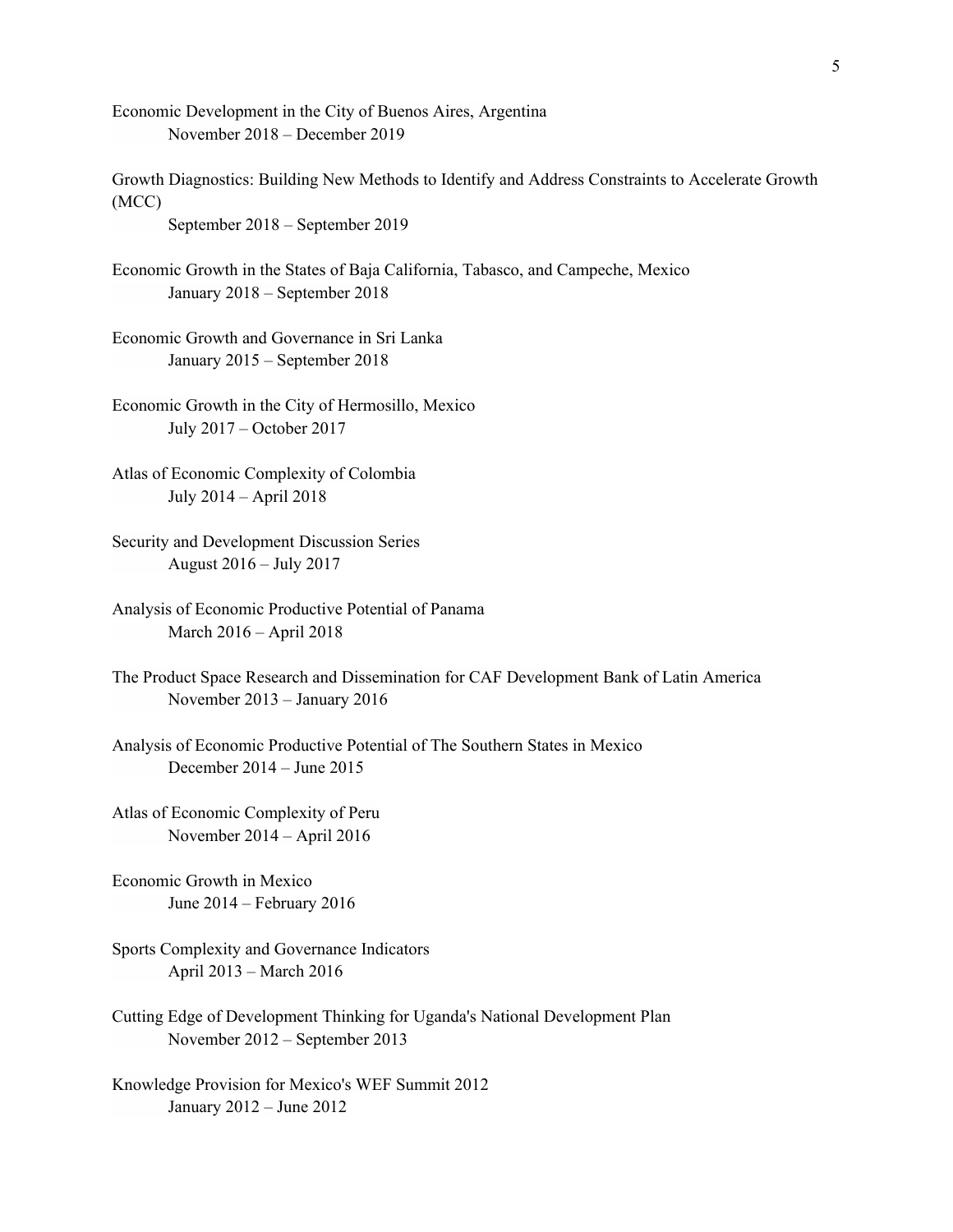Implementing the National Development Strategy 2010-30: The Dominican Republic January 2010 – June 2011

World Economic Forum: Mexico Growth Diagnostic March 2008 – August 2008

Paraguay Growth Diagnostic January 2007 – March 2007

Peru Growth Diagnostic and Structural Transformation December 2006 – April 2007

Growth Diagnostics: Policy Priorities for South Africa January 2006 – June 2008

Competitiveness of Non-Oil Sectors in Kazakhstan: Issues and Priorities in the Areas of Macroeconomic, Industrial, Trade, and Institutional Development Policies December 2004 – March 2005

## **PUBLICATIONS PAPERS**

"Horrible trade-offs in a pandemic: Poverty, fiscal space, policy, and welfare." May 2022. (with Ulrich Schetter). *World Development,* vol. 153.

"The new paradigm of economic complexity." April 2022. (with Pierre-Alexandre Balland, Tom Broekel, Dario Diodato, Elisa Giuliani, Neave O'Clery, and David Rigby). *Research Policy*, vol. 51, issue 3.

"Productive Ecosystems and the arrow of development." March 2021. (with Neave O'Clery and Muhammed A. Yildirim). *Nature Communications*.

"Implied Comparative Advantage." January 2021. (with Daniel P. Stock and Muhammed A. Yildirim). *Research Policy*.

"Place-specific Determinants of Income Gaps: New Sub-national Evidence from Mexico." January 2021. (with Carlo Pietrobelli and Miguel Angel Santos). *Journal of Business Research.*

"Knowledge Diffusion in the Network of International Business Travel." August 2020. (with Michele Coscia and Frank Neffke). *Nature Human Behaviour*, vol. 4, no. 10.

"Gender Differences in Professional Career Dynamics: New Evidence from a Global Law Firm." April 2020. (with Ina Ganguli and Martina Viarengo). *Economica*, vol. 87, no. 346.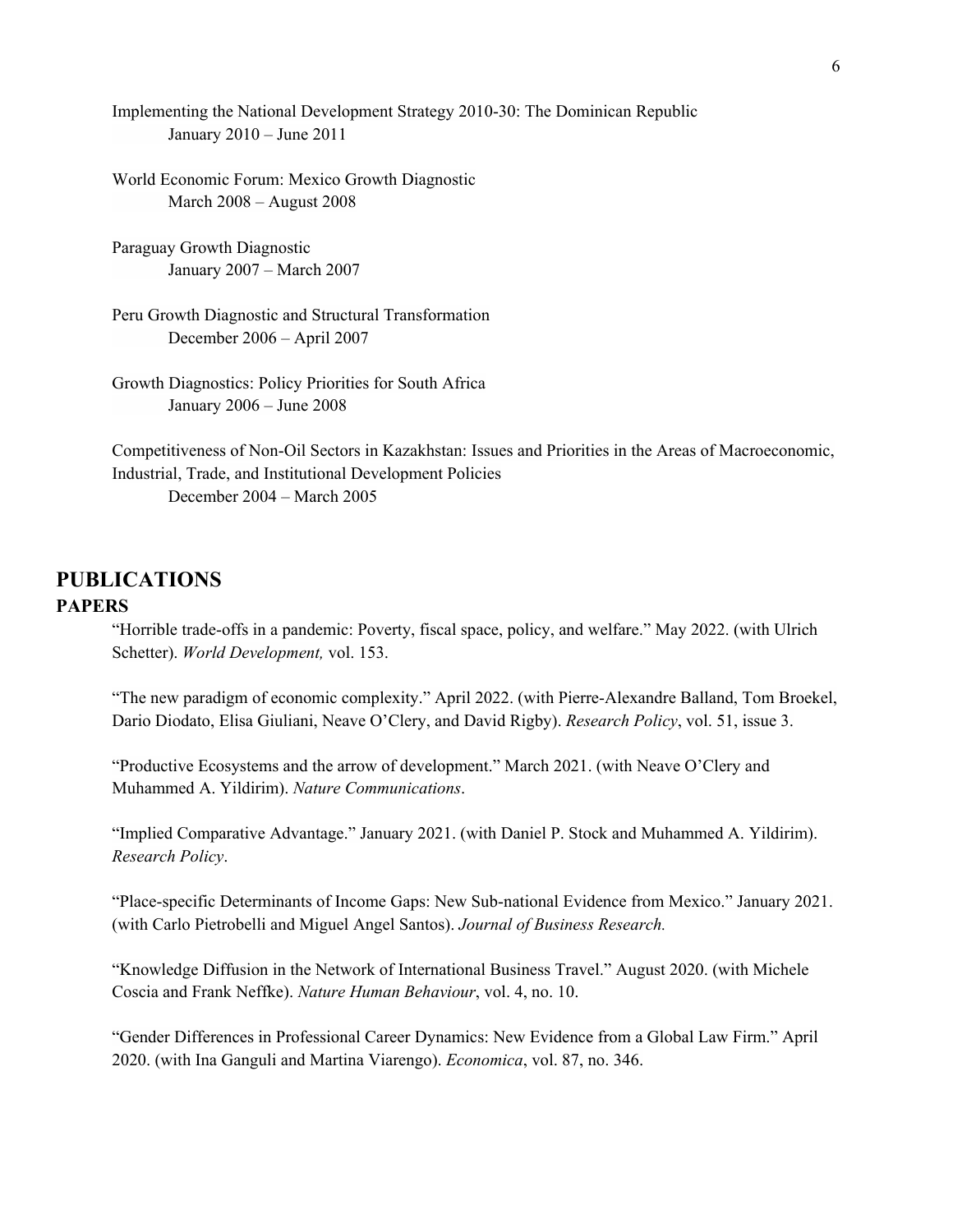"Smart Development Banks." January 2020. (with Eduardo Fernández-Arias and Ugo Panizza). *Journal of Industry, Competition, and Trade*, vol. 19 no. 69.

"Machine-Learned Patterns Suggest that Diversification Drives Economic Development." January 2020. (with Charles D. Brummitt, Andrés Gómez-Liévano, and Matthew H. Bonds). *Journal of the Royal Society Interface*, vol. 17, no. 162.

"The Workforce of Pioneer Plants: The Role of Worker Mobility in the Diffusion of Industries." April 2019. (with Franke Neffke). *Research Policy*, vol. 48 no. 3, pp. 628-48.

"Functional Structures of US State Governments." November 2018. (with Stephen Kosack, Michele Coscia, Evann Smith, Kim Albrecht, and Albert-László Barabási). *Proceedings of the National Academy of Sciences of the United States of America*, vol. 115 no. 46, pp. 11748-53.

"Welcome Home in a Crisis: Effects of Return Migration on the Non-Migrants' Wages and Employment." January 2018. (with Ljubica Nedelkoska). *European Economic Review*, pp. 101-32.

"Explaining the Prevalence, Scaling and Variance of Urban Phenomena." December 2016. (with Andres Gomez-Lievano and Oscar Patterson-Lomba). *Nature Human Behaviour*, vol. 1.

"Evidence That Calls-Based and Mobility Networks Are Isomorphic." December 2015. (with Michele Coscia). *PLoS ONE*, vol. 10 no. 12, pp. 1-15.

"Closing the Gender Gap in Education: What is the State of Gaps in Labor Force Participation for Women, Wives and Mothers?" 2014. (with Ina Ganguli and Martina Viarengo). *International Labour Review*, vol. 153 no. 2, pp. 173-208.

"Marriage, Education and Assortative Mating in Latin America." 2014. (with Ina Ganguli and Martina Viarengo). *Applied Economic Letters*, vol. 21 no. 12, pp. 806-811.

"The Structure and Dynamics of International Development Assistance." March 2013. (with Michele Coscia and César A. Hidalgo). *Journal of Globalization and Development,* vol. 3 no. 2, pp. 1–42.

"The Dynamics of Nestedness Predicts the Evolution of Industrial Ecosystems." November 2012. (with Sebastián Bustos, Charles Gomez, and César A. Hidalgo). *PLoS ONE*, vol. 7 no. 11, pp. 1-8.

"Empirical Confirmation of Creative Destruction from World Trade Data." June 2012. (with Peter Klimek and Stefan Thurner). *PLoS ONE*, vol. 7 no. 6.

"The Building Blocks of Economic Complexity." June 2009. (with César A. Hidalgo). *Proceedings of the National Academy of Sciences of the United States of America*, vol. 106 no. 26, pp. 10570-75.

"A Network View of Economic Development." 2008. (with César A. Hidalgo). *Developing Alternatives,* vol. 12 no. 1, pp. 5-10.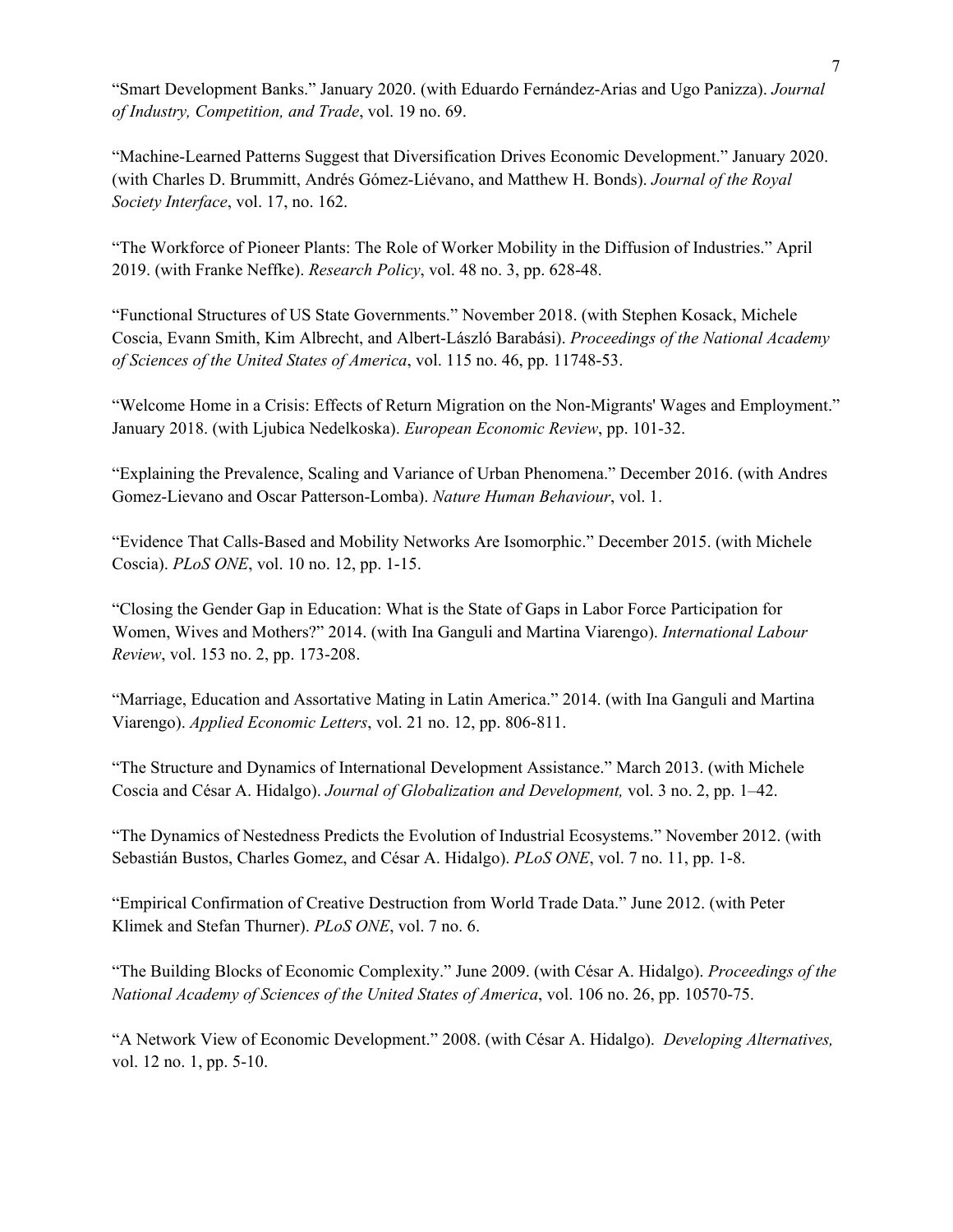"South Africa's Export Predicament." September 2008. (with Bailey Klinger). *Economics of Transition*, vol. 16 no. 4, pp. 609-37.

"The Growing Current Account Surpluses in East Asia: The Effect of Dark Matter Assets." June 2008. (with Maya Horii and Federico Sturzenegger). *International Economic Journal*, vol. 22 no. 2, pp. 141-61.

"The Missing Dark Matter in the Wealth of Nations and Its Implications for Global Imbalances." July 2007. (with Federico Sturzenegger). *Economic Policy*, vol. 22 no. 51, pp. 470-518.

"The Product Space Conditions the Development of Nations." July 2007. (with Cesar A. Hidalgo, Bailey Klinger, and Albert-Lazlo Barabási). *Science*, vol. 317 no. 5837, pp. 482-87.

"What You Export Matters." March 2007. (with Jason Hwang and Dani Rodrik). *Journal of Economic Growth*, vol. 12 no. 1, pp. 1-25.

"The Valuation of Hidden Assets in Foreign Transactions: Why 'Dark Matter' Matters." January 2007. (with Federico Sturzenegger). *Business Economics*, vol. 42 no.1, pp. 28-34.

"Commentary: Why the U.S. Current Account Deficit is Sustainable." August 2006. (with Federico Sturzenegger). *International Finance*, vol. 9 no. 2, pp. 223-40.

"Getting the Diagnosis Right: A New Approach to Economic Reform." March 2006. (with Dani Rodrik and Andrés Velasco). *Finance and Development*, vol. 43 no. 1, pp. 12-15.

"The Long-Run Volatility Puzzle of the Real Exchange Rate." February 2006. (with Ugo Panizza and Roberto Rigobon). *Journal of International Money and Finance,* vol. 25 no. 1, pp. 93-124.

"Self-Discovery in a Development Strategy for El Salvador." Fall 2005. (with Dani Rodrik). *Economia: Journal of the Latin American and Caribbean Economic Association*, vol. 6 no. 1, pp. 43-102.

"Growth Accelerations." December 2005. (with Lant Pritchett and Dani Rodrik). *Journal of Economic Growth*, vol. 10, 2005, pp. 303-29.

"On the determinants of Original Sin: an empirical investigation." December 2003. (with Ugo Panizza). *Journal of International Money and Finance*, vol. 22 no. 7.

"Economic Development as Self-Discovery." December 2003. (with Dani Rodrik). *Journal of Development Economics,* vol. 72 no. 2, pp. 603-33.

"Hard Money's Soft Underbelly: Understanding the Argentine Crisis." 2002. (with Andres Velasco). *Brookings Trade Forum*.

"Is FDI a Safer Form of Financing?" March 2001. (with Eduardo Fernandez-Arias). *Emerging Market Reviews,* vol. 2, pp. 34-39.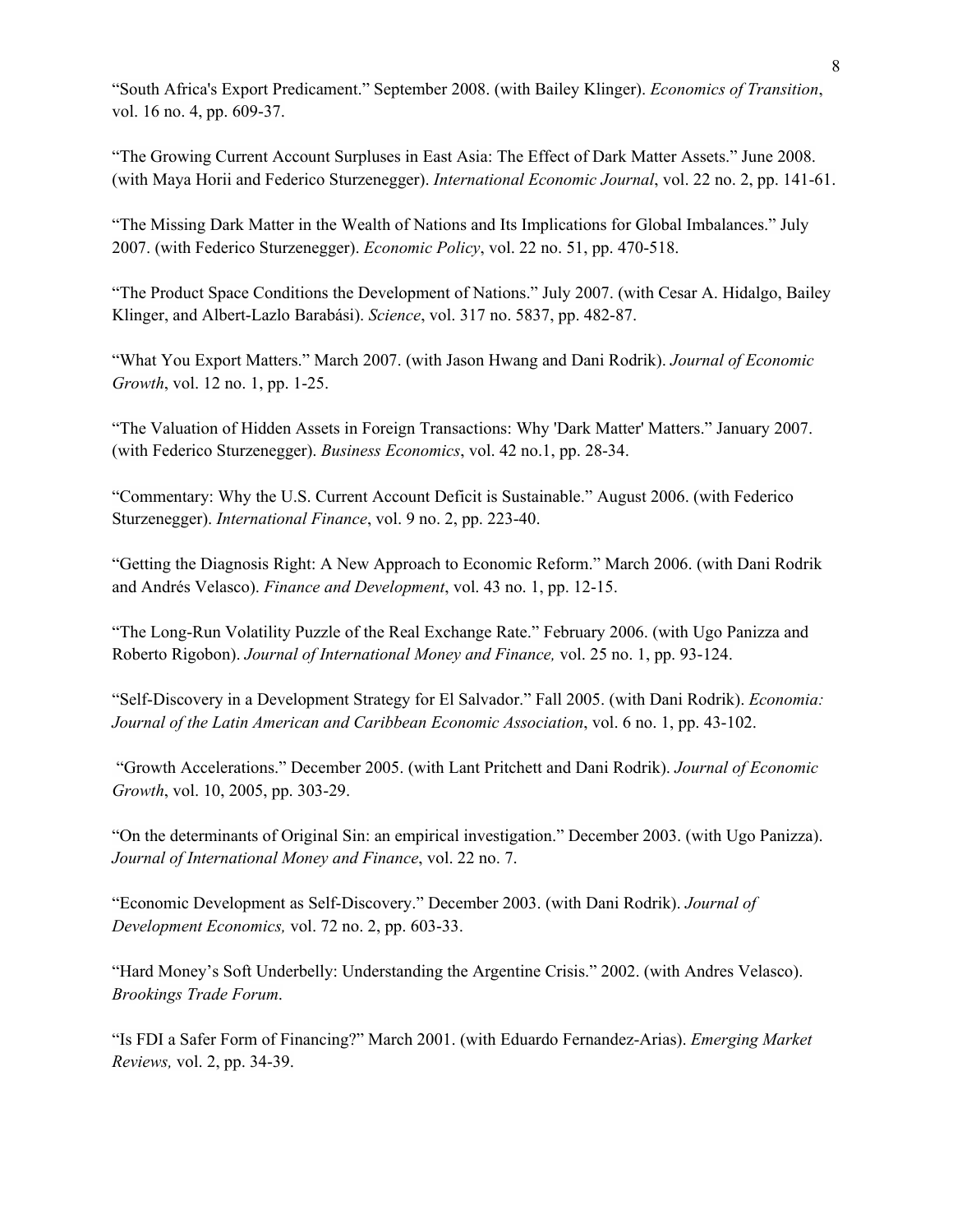"Why Do Countries Float the Way They Float?" December 2001. (with Ugo Panizza, and Ernesto Stein). *Journal of Development Economics*, vol. 66 no. 2, pp. 387-414.

"The impact of inflation on budgetary discipline." December 2000. (with Joshua Aizenman). *Journal of Development Economics*, vol. 63 no. 2, pp. 425-49.

"Optimal Tax and Debt Policy with Endogenously Imperfect Creditworthiness (ITI)." 2000. (with Joshua Aizenman and Michael Gavin). *Journal of Inter-Development National Trade and Economic Policy*, pp. 367-95.

"Budget Institutions and Fiscal Performance in Latin America." 1999. (with Alberto Alesina, Ernesto Stein, and Rudolf Hommes). *Journal of Development Economics*, vol. 59 no 2, pp. 253-73.

"El Manejo de la Politica Fiscal en America Latina y el Caribe." 1997. (with Michael Gavin, Roberto Perotti, and Ernesto Talvi). *Revista del Banco Central de Venezuela*, vol. 11 no. 1.

#### **BOOKS**

*The Atlas of Economic Complexity: Mapping Paths to Prosperity.* (with César A. Hidalgo, Sebastián Bustos, Michele Coscia, Alexander Simoes, and Muhammed A. Yildirim). Massachusetts Institute of Technology and Center for International Development, Harvard University, 2013.

*Venezuela Before Chávez: Anatomy of an Economic Collapse*. (edited with Francisco R. Rodríguez). Penn State University Press, 2013.

*The Atlas of Economic Complexity: Mapping Paths to Prosperity*. (with César A. Hidalgo, Sebastián Bustos, Michele Coscia, Sarah Chung, Juan Jimenez, Alexander Simoes, and Muhammed A. Yildirim). HKS Center for International Development and MIT Media Lab, 2011.

*Other People's Money: Debt Denomination and Financial Fragility in Emerging Markets*. (edited with Barry Eichengreen). University of Chicago Press, 2005.

"Fundacion Salvadorena para el Desarrollo Economico y Social." *Estrategia y Economia Social 2004- 2009 Oportunidades*, *Seguridad y Legitimidad: Bases para el Desarrollo*. 2003.

*Global Finance from a Latin American Viewpoint*. (edited with Ulrich Hiemenz). IDB/OECD Press, 2000.

*Wanted: World Financial Stability*. (edited with Eduardo Fernandez-Arias). IDB/Johns Hopkins University Press, 2000.

*Democracy, Decentralization and Deficits in Latin America*. (edited with Kiichiro Fukasaku). OECD Press, 1998.

*Promoting Savings in Latin America*. (edited with Helmut Reisen). OECD Press, 1997.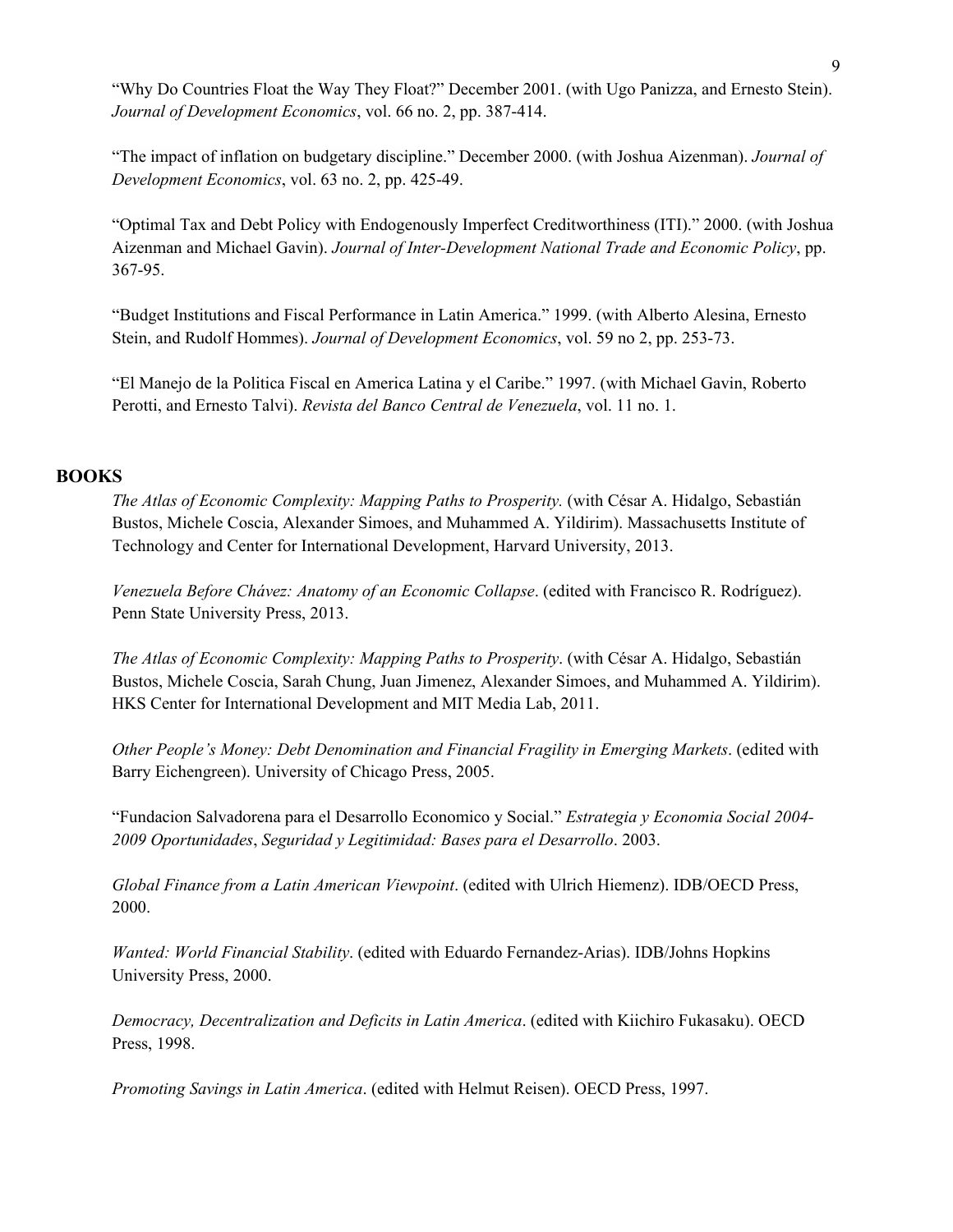*Banking Crises in Latin America*. (edited with Liliana Rojas-Suárez). Inter-American Development Bank, 1996.

*Securing Stability and Growth in Latin America: Policy Issues and Prospects for Shock-Prone Economics*. (edited with Helmut Reisen). IDB/OECD Press, 1996.

*Volatile Capital Flows: Taming Their Impact on Latin America*. (edited with Liliana Rojas-Suárez). Johns Hopkins University Press, 1996.

*Government Spending and Income Distribution in Latin America*. (edited with Robert Rigobon). Johns Hopkins University Press, 1993.

*America Latina, Alternative Para La Democracia*. (with Alexis Alzuru, Julia Barragan, and Juan Carlos Rey). Monde Avila Editores, 1992.

*Shocks Externos y Ajuste Macroeconomico*. Ediciones IESA/Banco Central de Venezuela, 1992.

#### **BOOK CHAPTERS**

"Lack of progress cannot be solved by a redistributive strategy" in Ilan Goldfajn and Eduardo Levy Yeyati, eds., *Latin America: The Post-Pandemic Decade Conversations with 16 Latin American economists*. The Centre for Economic Policy Research Press, 2021.

"Economics of Covid-19 in three sub‑Saharan African countries: Ethiopia, Namibia and South Africa" (with Patricio Goldstein), in Rabah Arezki, Simeon Djankov, and Ugo Panizza, eds., *Shaping Africa's Post-Covid Recovery*. The Centre for Economic Policy Research Press, 2021.

"Career Dynamics and Gender Gaps among Employees in the Microfinance Sector" (with Ina Ganguli and Martina Viarengo), in Siwan Anderson, Lori Beaman, and Jean-Philippe Platteau, eds., *Towards Gender Equity and Development*. Oxford University Press, 2018.

"Structural Transformation in Egypt, Morocco, and Tunisia: A Comparison with China, South Korea, and Thailand" (with Sebastián Bustos), in *Comparative Study on Export Policies in Egypt, Morocco, Tunisia, and South Korea*. African Development Bank, 2012.

"Export Diversification in Algeria" (with Bailey Klinger and José R. López-Cálix), in José R. López-Calix, Peter Walkenhorst, and Ndiamé Diop, eds., *Trade Competitiveness of the Middle East and North Africa: Policies for Export Diversification*. The World Bank, 2010.

"Diagnosing the Binding Constraints on Economic Growth" (with Bailey Klinger), in *Towards a Sustainable and Efficient State: The Development Agenda of Belize.* Washington, DC: Inter-American Development Bank, 2010.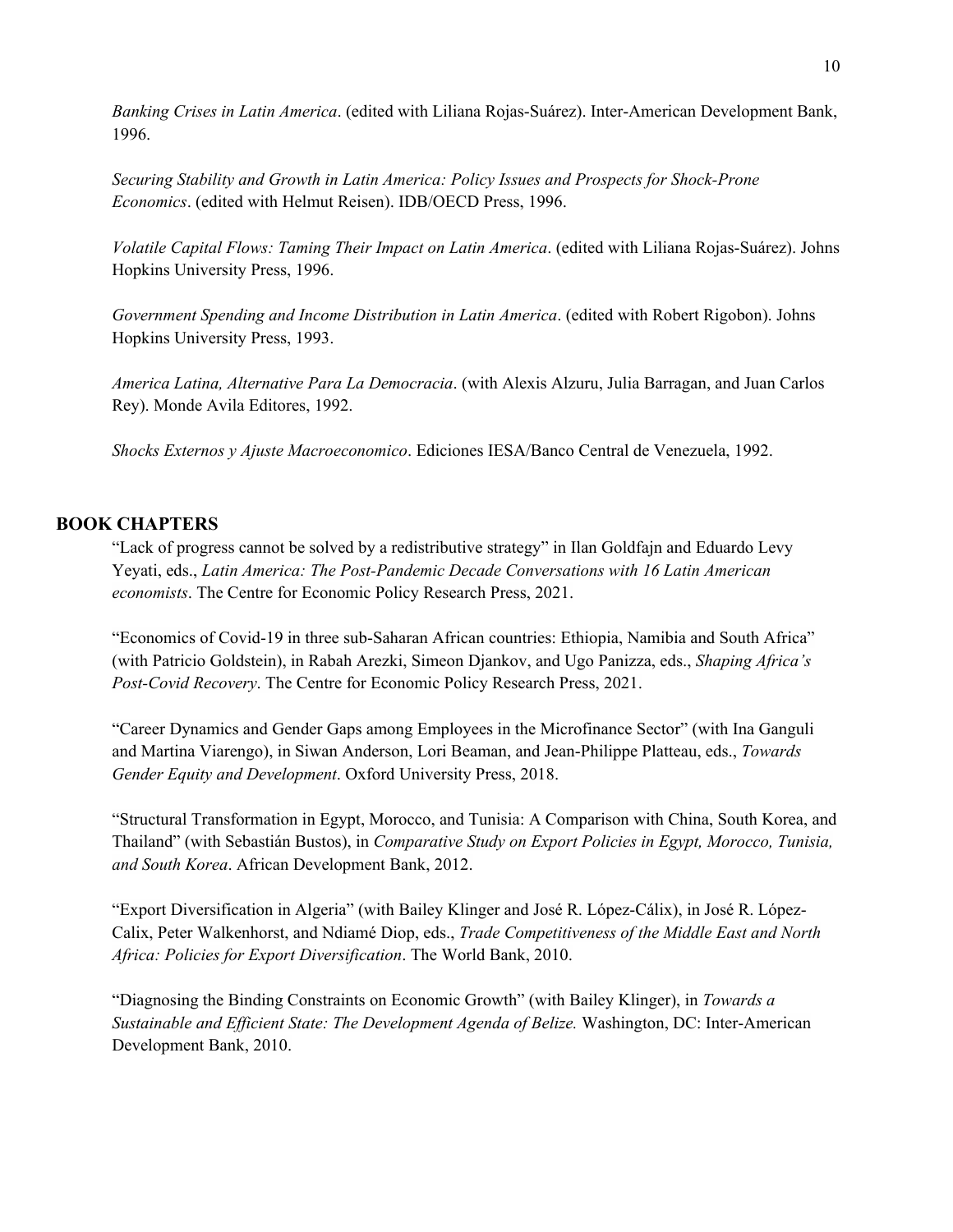"The Other Invisible Hand: High Bandwidth Development Policy," in William Easterly and Jessica Cohen, eds., *What Works in Development? Thinking Big and Thinking Small*. Brookings Institution Press, 2009.

"The Dynamics of the Gender Gap: How do Countries Rank in terms of Making Marriage and Motherhood Compatible with Work?" (with Ina Ganguli and Martina Viarengo), *Global Gender Gap Report*. Geneva: World Economic Forum Publication, 2009.

"Growth Diagnostic: Mexico" (with Bailey Klinger), in Ricardo Hausmann, Emilio Lozoya Austin, and Irene Mia, eds., *The Mexico Competitiveness Report*. World Economic Forum, 2009.

"Growth Diagnostics" (with Dani Rodrik and Andres Velasco), in Narcis Serra and Joseph E. Stiglitz, eds., *The Washington Consensus Reconsidered: Towards a New Global Governance*. Oxford University Press, 2008.

"Monetary Policy Challenges for Turkey in the European Union Accession Process: Comments," in Erdem Basci, Subidey Togan, and Jurgen von Hagen, eds., *Macroeconomic Policies for EU Accession*. Edward Elgar Publishing, 2007.

"Macro Policy Challenges for Turkey: Some Comments, " in Erdem Basci, Subidey Togan, and Jurgen von Hagen, eds., *Macroeconomic Policies for EU Accession*. Edward Elgar Publishing, 2007.

"The Challenge of Fiscal Adjustment in a Democracy: The Case of India" (with Catriona Purfield), in P.S. Helle and M.G. Rao, eds., *A Sustainable Fiscal Policy for India: An Alternative Perspective. International Monetary Funds*. Oxford University Press, 2006.

"The Binding Constraints to Growth in Morocco," in *Fostering Higher Growth and Employment in the Kingdom of Morocco*. The World Bank, 2006.

"The Causes of Financial Crises: Moral Failure versus Market Failure" (with Andres Velasco), in M.A. Centano, H. James, and J. Londregan, eds., *The Political Economy of Recurrent Debt*. Princeton Institute for International and Regional Studies, 2005.

"Towards a Strategy for Economic Growth in Uruguay" (with Andrés Rodríguez-Clare and Dani Rodrik), in *Economic and Social Study Series*. Inter-American Development Bank, 2005.

"The Dollarization debate: is it over?" in Suthiphand Chirathivat, Emil-Maria Clasassen and Jurgen Schroeder, eds., *East Asia's Monetary Future*. London, UK: Edward Elgar Press, 2004.

"Disintegration and the Proliferation of Sovereigns: Are There Lessons for Integration?" (with Matias Braun and Lant Pritchett), in A. Estevadeordal, D. Rodrik, A.M. Taylor, and A. Velasco, eds., *Integrating the Americas*. Cambridge, MA: Harvard University Press, 2004.

"An Alternative Interpretation of the 'Resource Curse': Theory and Policy Implications" (with Roberto Rigobon), in J.M Davis, R. Ossowski, and A. Fedelino, eds., *Fiscal Policy Formulation and Implementation in Oil- Producing Countries*. Washington, D.C.: IMF Press, 2003.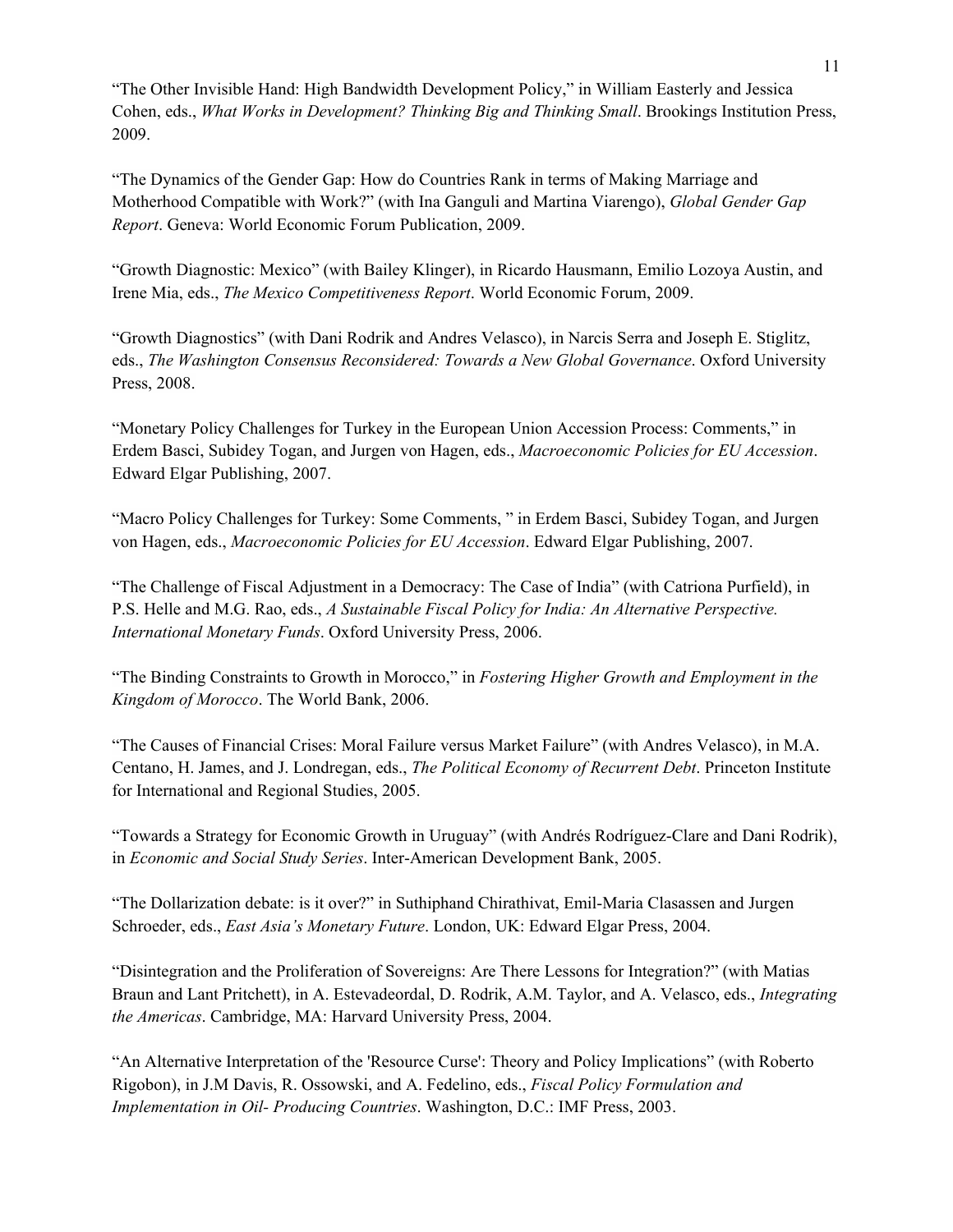"Good Credit Ratios, Bad Credit Rating: the role of debt structure" in G. Kopits, ed., *Rule-Based Fiscal Policy in Emerging Markets*. London, MacMillan 2003.

"Venezuela's growth implosion: A neo-classical story?", in D. Rodrik, ed., *Search of Prosperity*. Princeton, NJ: Princeton University Press, 2003.

"The Redesign of the International Financial Architecture from a Latin American Perspective: Who Pays the Bills?" (with Eduardo Fernandez Arias), in Leslie Elliot Armijo, ed., *Debating the Global Financial Architecture*. Albany, NY: State University of New York Press, 2002.

"Original Sin, Passthrough, and Fear of Floating." (with Ugo Panizza and Ernesto Stein), in Mario I. Blejer and Marko Skreb, eds., *Financial Policies in Emerging Markets*. Cambridge, MA: MIT Press, 2002.

"Financial Development and Credit Crunches: Latin America and the World." 2002. (with Matias Braun). Latin American Competitiveness Report 2002, CID-World Economic Forum.

"Foreign Direct Investment: Good Cholesterol?" (with Eduardo Fernández-Arias), in Jorge Braga de Macedo and Enrique V. Iglesias, eds., *Foreign Direct Investments Versus Other Flows to Latin America*. Paris: OECD, 2001.

"Inequality and the Family in Latin America" (with Miguel Székely), in N. Birdsall, A.C. Kelley, and S.W. Sinding, eds., *Population Matters.* London, UK: Oxford Press, 2001.

"Will the FDI Boom Bring More Growth?" (with Patricia Cortes), in Jorge Braga de Macedo and Enrique V. Iglesias, eds., *Foreign Direct Investment versus Other Flows to Latin America*. Paris: OECD, 2001.

"What's Wrong with International Financial Markets?" (with Eduardo Fernández-Arias), edited with U. Hiemenz, in *Global Finance from a Latin American Viewpoint*. IDB/OECD Press, 2000.

"Financial Turmoil and Choice of Exchange Rate Regime" (with Carmen Pagés-Serra, Michael Gavin, and Ernesto H. Stein), edited with E. Fernandez-Arias, in *Wanted: World Financial Stability*. Washington, D.C.: IADB/Johns Hopkins University Press, 2000.

"Preventing Crisis and Contagion: Fiscal and Financial Dimensions" (with Michael Gavin), edited with E. Fernandez-Arias, in *Wanted: World Financial Stability*. Washington, D.C.: IADB/Johns Hopkins University Press, 2000.

"Preventing Crisis and Contagion: The Role of International Financial Institutions" (with Michael Gavin and Eduardo Fernandez Arias), edited with E. Fernandez-Arias, in *Wanted: World Financial Stability*. Washington, D.C.: IADB/Johns Hopkins University Press, 2000.

"International Initiatives to Bring Stability to Financial Integration" (with Eduardo Fernández-Arias), edited with Eduardo Fernández-Arias, in *Wanted: World Financial Stability*. Washington, D.C.: IADB/Johns Hopkins University Press, 2000.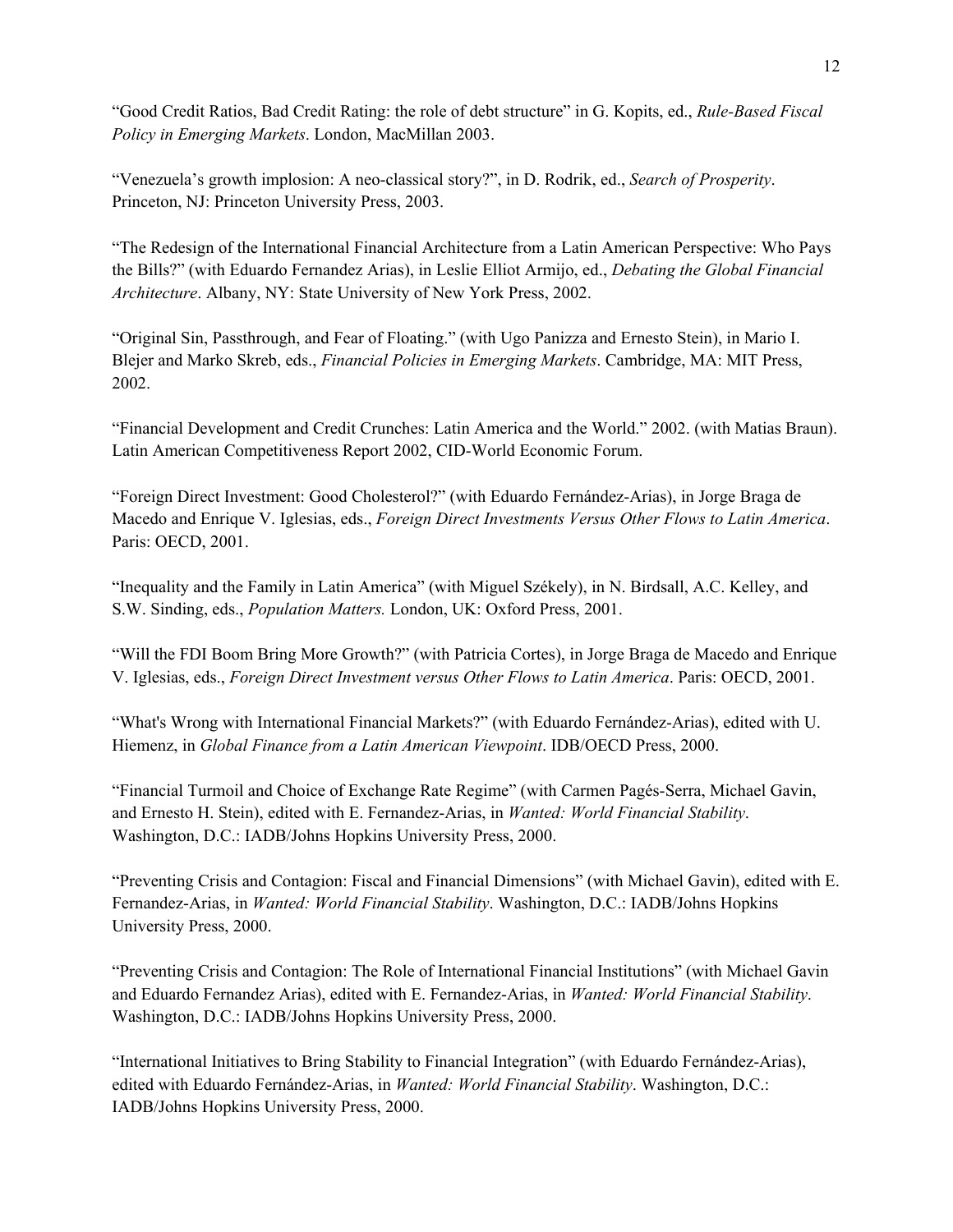"Dealing with Negative Oil Shocks: The Venezuelan Experience in the Eighties," in P. Collier and J. Gunning, eds., *Trade Shocks in Developing Countries: Africa (Trade Shocks in Developing Countries.)*. Cambridge, UK: Oxford Press, 2000.

"Exchange Rates and Financial Fragility" (with Barry Eichengreen), in *New Challenges for Monetary Policy*. Jackson Hole, WY: The Federal Reserve Bank of Kansas City, 1999.

"Managing Fiscal Policy in Latin America and the Caribbean: Volatility, Procyclicality, and Limited Creditworthiness" (with Michael Gavin, Roberto Perotti, and Ernesto Talvi), edited with K. Fukasaku, in *Democracy, Decentralisation and Deficits in Latin America*. IDB/OECD Press, 1998.

"Reforming Budgetary Institutions in Latin America: The Case for a National Fiscal Council" (with Barry Eichengreen and Jurgen Von Hagen), in Robert Picciotto and Eduardo Wiesner, eds., *Evaluation and Development: The Institutional Dimension*. World Bank, 1998.

"Getting the Lessons Right" (with Nancy Birdsall, and Michael Gavin), in S. Edwards and M. Naim, eds., *Mexico 1994: Anatomy of an Emerging-Market Crash*. Carnegie Endowment for International Peace, 1997.

"Adoption, Management and Abandonment of Multiple Exchange Rate Regimes with Import Controls: The Case of Venezuela," in Miguel A. Kiguel, J. Saul Lizondo, and Stephen A. Connell, eds., *Parallel Exchange Rates in Developing Countries*. Basingstoke: MacMillan Press; New York: St. Martin's Press, 1997.

"Make or Buy? Approaches to Financial Market Integration" (with Michael Gavin), in L. Rojas-Suarez, ed., *Safe and Sound Financial Systems. What Works for Latin America*. Washington, D.C.: IADB/Johns Hopkins University Press, 1997.

"Saving Behavior in Latin America: Overview and Policy Issues" (with Michael Gavin and Ernesto Talvi), in *Promoting Savings Latin America*. Washington, D.C.: IDB/OECD Press, 1997.

"The Roots of Banking Crises: The Macroeconomic Context" (with Michael Gavin), edited with L. Rojas-Suaraz, in *Banking Crises in Latin America*. Washington, D.C.: IADB/Johns Hopkins University Press, 1996.

"Security Stability and Growth in a Shock Prone Region: The Policy Challenge for Latin America" (with Michael Gavin), edited with H. Reisen, in *Securing Stability & Growth in Latin America: Policy Issues and Prospects for Shock Prone Economies*. Cambridge, UK. IDB/OECD Press, 1996.

"Macroeconomics of Capital Flows to Latin America: Experience and Policy Issues" (with Leonardo Leiderman and Michael Gavin), edited with L. Rojas-Suarez, in *Volatile Capital Flows: Taming Their Impact on Latin America*. Washington, D.C.: IADB/Johns Hopkins University, 1996.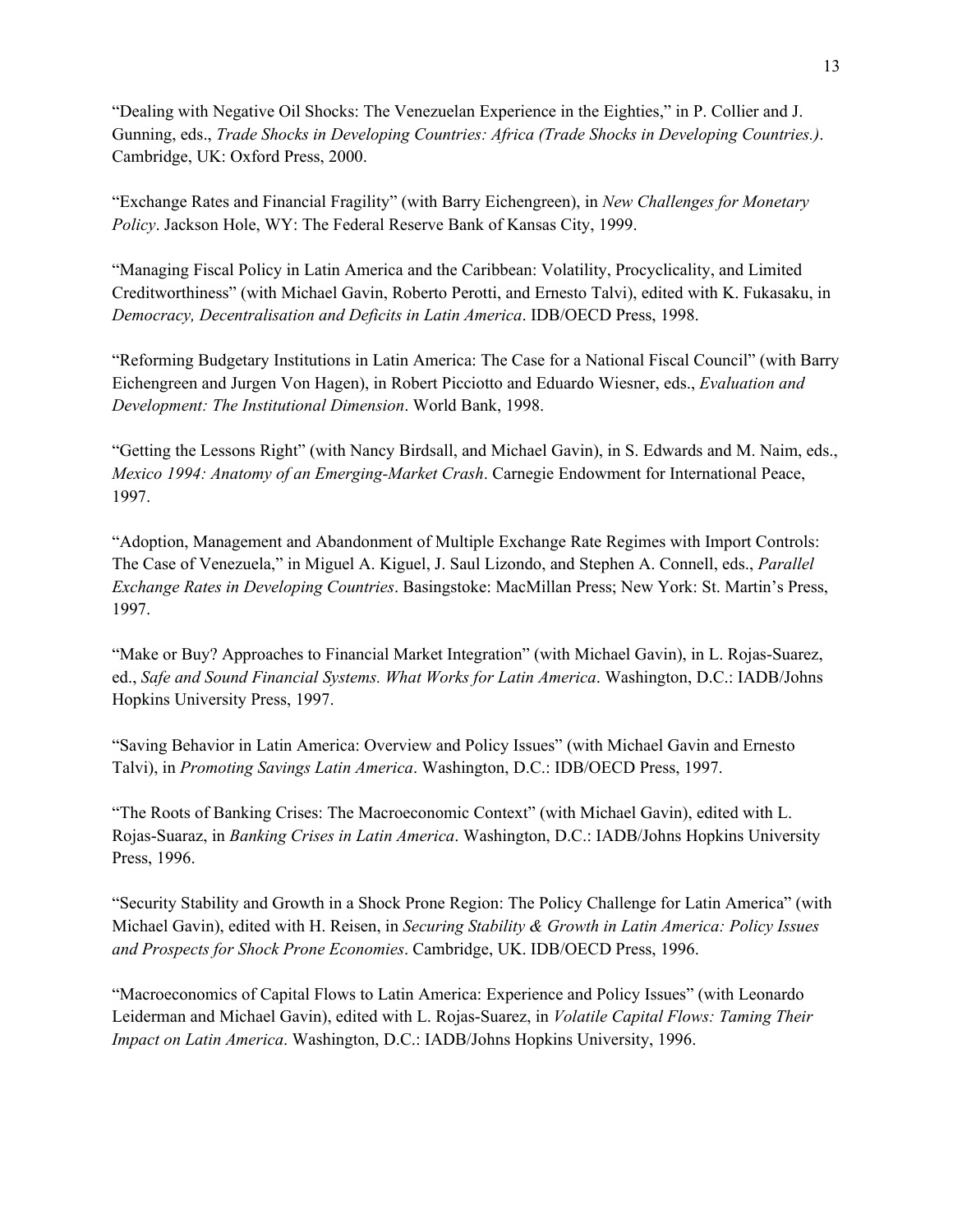"Repercusiones de las Finanzas Publicas en Materia de Distribucion" in J.N. del Arco, ed., *Politicas de Ajuste y Pobreza: Falsos Dilemas, Verdaderos Problemas*. Washington, D.C.: Inter-American Development Bank, 1995.

#### **WORKING PAPERS**

"The Economic Complexity of Namibia: A Roadmap for Productive Diversification." March 2022. (with Miguel Angel Santos, Douglas Barrios, Nikita Taniparti, Jorge Tudela Pye, and Jessie Lu). CID Faculty Working Paper No. 410.

"A Growth Diagnostic of Namibia." February 2022. (with Miguel Angel Santos, Douglas Barrios, Nikita Taniparti, Jorge Tudela Pye, Jose Francisco Muci, and Jessie Lu). CID Faculty Working Paper No. 405.

"Macroeconomic risks after a decade of microeconomic turbulence: South Africa 2007-2020." January 2022. (with Federico Sturzenegger, Patricio Goldstein, Frank Muci, and Douglas Barrios). CID Faculty Working Paper No. 404.

"New Avenues for Colombia's Internationalization: Trade in Tasks." December 2021. (with Sebastian Bustos). CID Faculty Working Paper No. 401.

"The Role of the Diaspora in the Internationalization of the Colombian Economy." May 2021. (with Ljubica Nedelkoska, Andre Assumpcao, Ana Grisanti, Matte Hartog, Julian Hinz, Jessie Lu, Daniela Muhaj, Eric Protzer, and Annalee Saxenian). CID Faculty Working Paper No. 397.

"Western Australia – Research Findings and Policy Recommendations." April 2021. (with Douglas Barrios, Ana Grisanti, Semiray Kasoolu, Tim O'Brien, Eric Protzer, Rushabh Sanghvi, Nikita Taniparti, and Jorge Tapia). CID Faculty Working Paper No. 395.

"Economic Complexity Report for Western Australia." April 2021. (with Eric Protzer, Jorge Tapia, and Ana Grisanti). CID Faculty Working Paper No. 394.

"Growth Perspective on Western Australia." April 2021. (with Douglas Barrios, Ana Grisanti, Semiray Kasoolu, Tim O'Brien, Eric Protzer, Rushabh Sanghvi, Nikita Taniparti, and Jorge Tapia). CID Faculty Working Paper No. 393.

"Buscando virtudes en la lejanía: Recomendaciones de política para promover el crecimiento inclusivo y sostenible en Loreto, Peru." December 2020. (with Miguel Ángel Santos, Jorge Tudela Pye, Frank Muci, Yang Li, Fernando Miralles-Wilhelm, Ana Cristina Grisanti, and Jessie Lu). CID Faculty Working Paper No. 388.

"Diagnóstico de Crecimiento de Loreto: Principales Restricciones al Desarrollo Sostenible." November 2020. (with Miguel Ángel Santos, Frank Muci, Jorge Tudela Pye, Ana Grisanti, and Jessie Lu). CID Faculty Working Paper No. 387.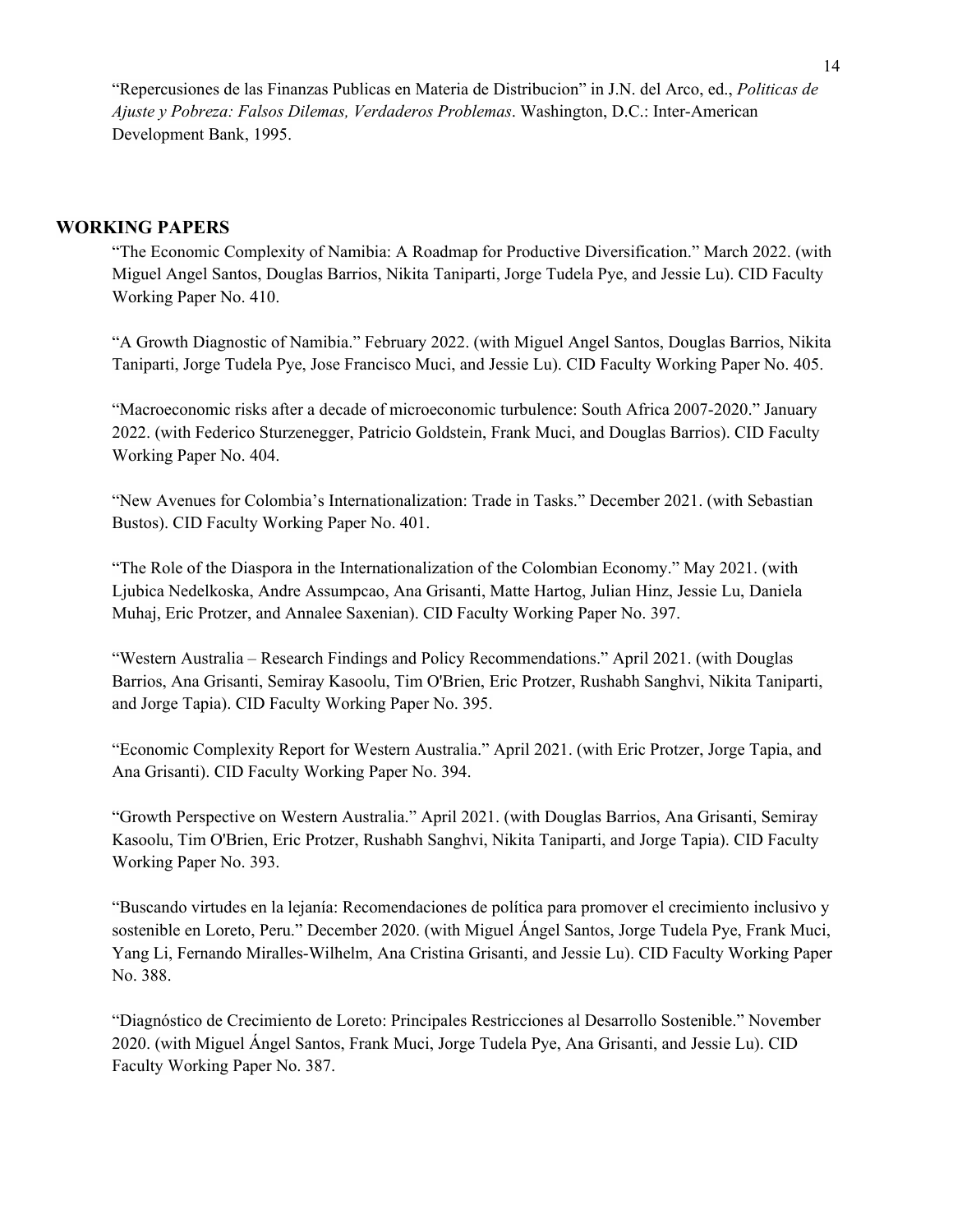"La Riqueza Escondida de Loreto: Análisis de Complejidad Económica y Oportunidades de Diversificación Productiva" October 2020. (with Miguel Ángel Santos, Jorge Tudela Pye, Yang Li, and Ana Grisanti). CID Faculty Working Paper No. 386.

"Emerging Cities as Independent Engines of Growth: The Case of Buenos Aires." October 2020. (with Douglas Barrios, Daniela Muhaj, Sehar Noor, Carolina Pan, Miguel Angel Santos, Jorge Tapia, and Bruno Zuccolo). CID Faculty Working Paper No. 385.

"Horrible Trade-offs in a Pandemic: Lockdowns, Transfers, Fiscal Space, and Compliance." July 2020. (with Ulrich Schetter). CID Faculty Working Paper No. 382.

"Gender Differences in Professional Career Dynamics: New Evidence from a Global Law Firm." April 2020. (with Ina Ganguli and Martina Viarengo). CID Faculty Working Paper No. 378.

"You Get What You Pay for: Sources and Consequences of the Public Sector Premium in Albania and Sri Lanka. February 2020. (with Ljubica Nedelkoska and Sehar Noor). CID Faculty Working Paper No. 376 and HKS Faculty Research Working Paper Series RWP20-004.

"A Roadmap for Investment Promotion and Export Diversification: The Case of Jordan." December 2019, revised March 2020. (with Patricio Goldstein, Ana Grisanti, Tim O'Brien, Jorge Tapia, and Miguel Angel Santos). CID Faculty Working Paper No. 374.

"Female Labor in Jordan: A Systematic Approach to the Exclusion Puzzle." October 2019. (with Semiray Kasoolu, Tim O'Brien, and Miguel Angel Santos). CID Faculty Working Paper No. 365.

"Smart Development Banks." April 2019. (with Eduardo Fernández-Arias, and Ugo Panizza). CID Faculty Working Paper No. 350.

"Jordan: The Elements of a Growth Strategy." February 2019. (with Tim O'Brien, Miguel Angel Santos, Ana Grisanti, Semiray Kasoolu, Nikita Taniparti, Jorge Tapia, and Ricardo Villasmil). CID Faculty Working Paper No. 346.

"Machine-Learned Patterns Suggest That Diversification Drives Economic Development." December 2018. (with Charles D. Brummitt, Andres Gomez-Lievano, and Matthew H. Bonds).

"Determining the Differences that Matter: Development and Divergence in US States over 1850-2010." September 2018. (with Penny Mealy and J. Doyne Farmer). HKS Faculty Research Working Paper Series RWP18-030.

"Productive Ecosystems and the Arrow of Development." September 2018. (with Neave O'Clery, and Muhammed A. Yildirim).

"Place-Specific Determinants of Income Gaps: New Sub-National Evidence from Chiapas, Mexico." July 2018. (with Carlo Pietrobelli and Miguel Angel Santos). CID Faculty Working Paper No. 343.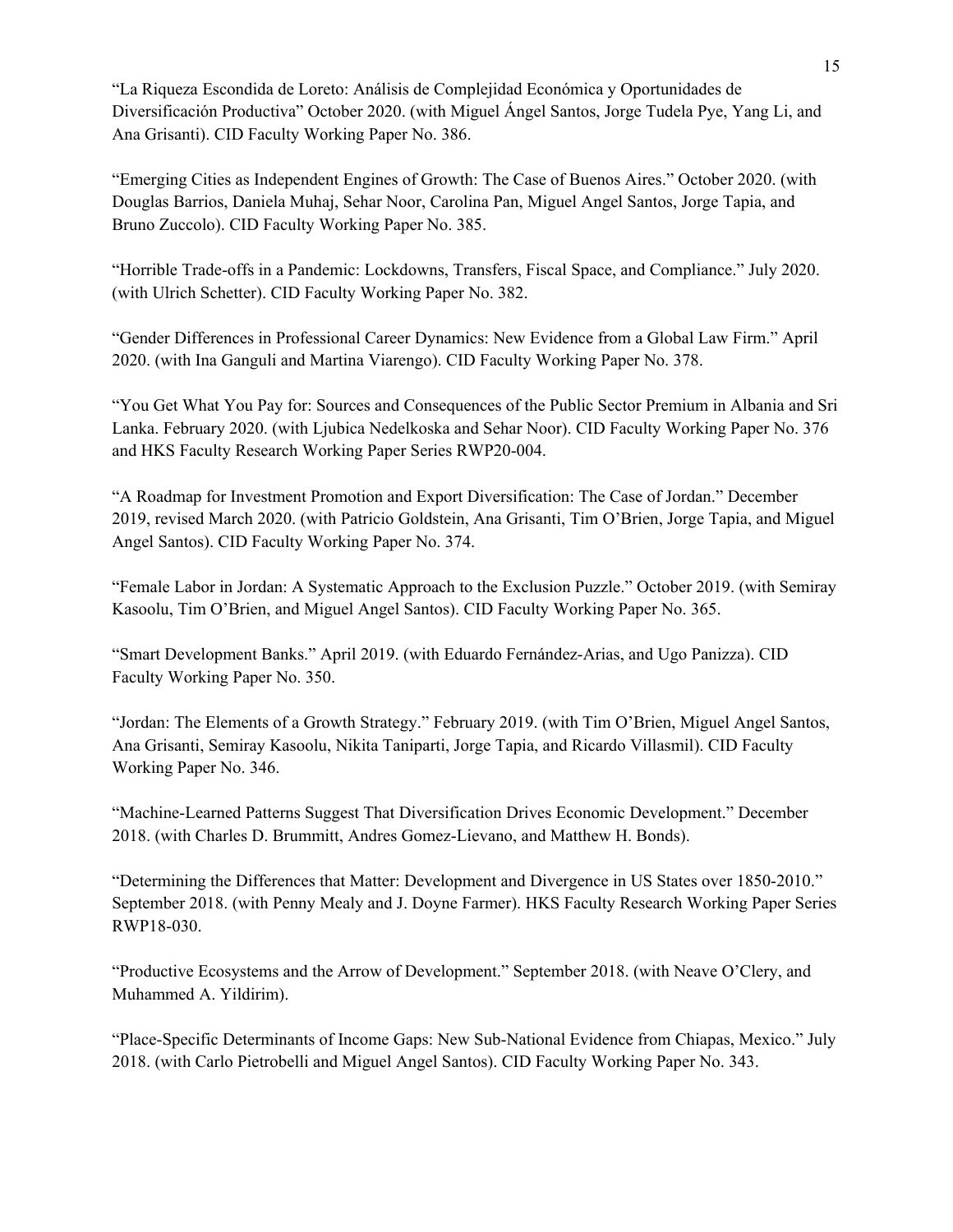"Career Dynamics and Gender Gaps among Employees in the Microfinance Sector." May 2018. (with Ina Ganguli and Martina Viarengo). UNU-WIDER Working Paper No. 2017/117.

"Measuring Venezuelan Emigration with Twitter." May 2018. (with Julian Hinz and Muhammed A. Yildirim). CID Faculty Working Paper No. 342.

"Appraising the Economic Potential of Panama: Policy Recommendations for Sustainable and Inclusive Growth." May 2017. (with Miguel Angel Santos and Juan Obach). CID Faculty Working Paper No. 334.

"Career Dynamics and Gender Gaps among Employees in the Microfinance Sector." May 2017. (with Ina Ganguli and Martina Viarengo).

"Institutions vs. Social Interactions in Driving Economic Convergence: Evidence from Colombia." February 2017. (with Michele Coscia and Timothy Cheston). HKS Faculty Research Working Paper Series RWP17-014.

"Welcome Home in a Crisis: Effects of Return Migration on the Non-Migrants' Wages and Employment." January 2017. (with Ljubica Nedelkoska). HKS Faculty Research Working Paper Series RWP17-015.

"Exploring the Uncharted Export: An Analysis of Tourism-Related Foreign Expenditure with International Spend Data." November 2016. (with Michele Coscia, Michele, and Frank Neffke). HKS Faculty Research Working Paper Series RWP16-048, November 2016.

"Special Economic Zones in Panama: A Critical Assessment." October 2016. (with Juan Obach and Miguel Angel Santos). HKS Faculty Research Working Paper Series RWP16-044.

"Shifting Gears: A Growth Diagnostic of Panama." October 2016. (with Luis Espinoza and Miguel Angel Santos). HKS Faculty Research Working Paper Series RWP16-045.

"Economic Complexity in Panama: Assessing Opportunities for Productive Diversification." October 2016. (with Jose Ramon Morales and Miguel Angel Santos). HKS Faculty Research Working Paper Series RWP16-046.

"Towards a Prosperous and Productive Chiapas: Institutions, Policies, and Public-Private Dialog to Promote Inclusive Growth." March 2016. (with Timothy Cheston, Miguel Angel Santos, and Carlo Pietrobelli). HKS Faculty Research Working Paper Series RWP16-047.

"Why is Chiapas Poor?" July 2015. (with Dan Levy, Miguel Angel Santos, Luis Espinoza, and Miguel Flores). HKS Faculty Research Working Paper Series RWP16-049.

"Moving to the Adjacent Possible: Discovering Paths for Export Diversification in Rwanda." May 2015. (with Jasmina Chauvin). HKS Faculty Research Working Paper Series RWP15-022.

"How Should Uganda Grow?" February 2014. (with Brad Cunningham, John Matovu, Rosie Osire, and Kelly Wyett). HKS Faculty Research Working Paper Series RWP14-004.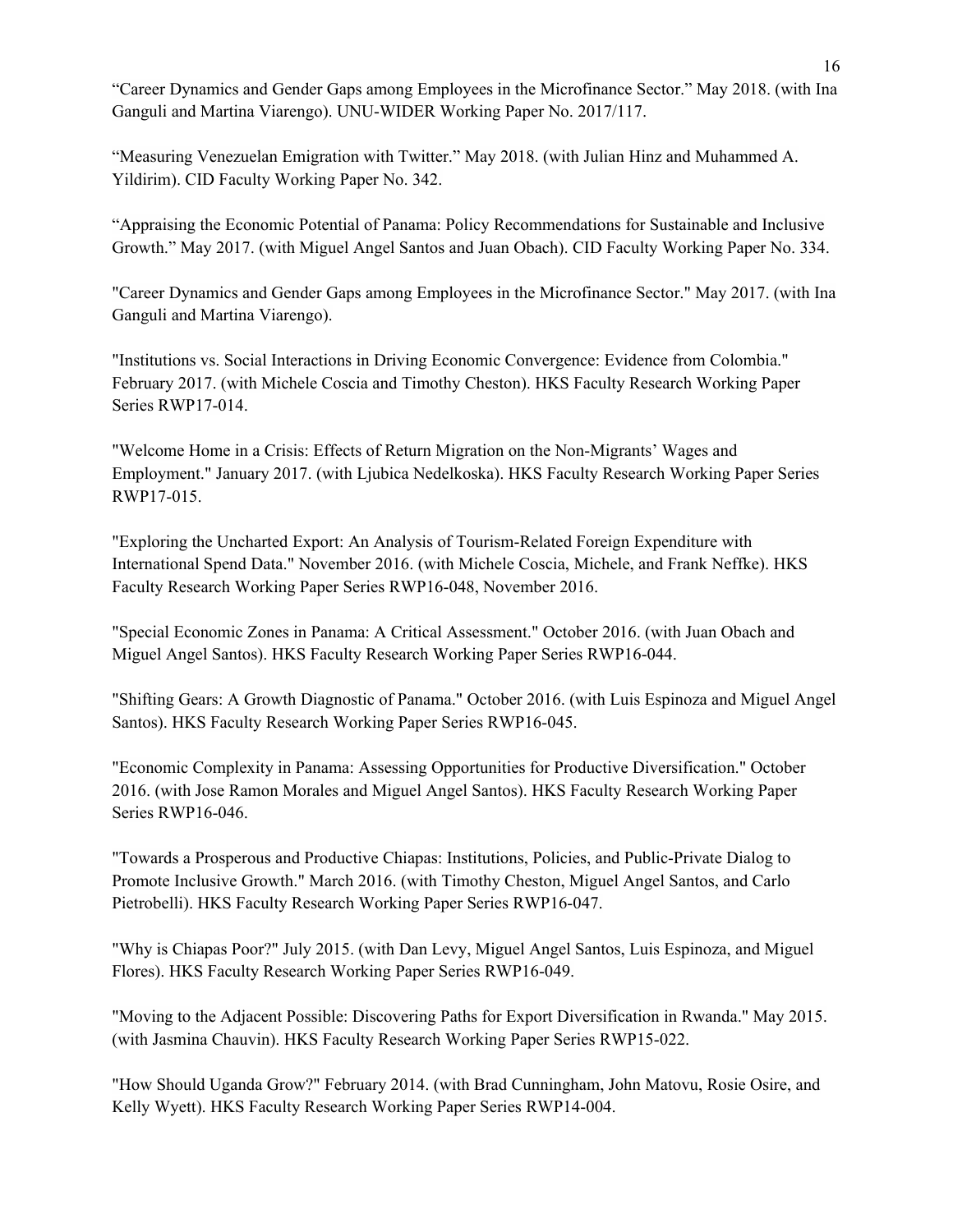"Implied Comparative Advantage." February 2014, revised January 2019. (with Cesar A. Hidalgo, Daniel P. Stock, and Muhammed A. Yildirim). HKS Faculty Research Working Paper Series RWP14-003.

"Debt Levels, Debt Composition, and Sovereign Spreads in Emerging and Advanced Economies." September 2013. (with Salvatore Dell'Erba and Ugo Panizza). HKS Faculty Research Working Paper Series RWP13-028.

"Neighbors and the Evolution of the Comparative Advantage of Nations: Evidence of International Knowledge Diffusion?" April 2013. (with Dany Bahar, and Cesar A. Hidalgo). HKS Faculty Research Working Paper Series RWP13-025.

"International Knowledge Diffusion and the Comparative Advantage of Nations." May 2012. (with Dany Bahar and Cesar Hidalgo). HKS Faculty Research Working Paper Series RWP12-020 and CID Working Papers 235.

"The Dynamics of Nestedness Predicts the Evolution of Industrial Ecosystems." May 2012. (with Sebastián Bustos, Charles Gomez, and César A. Hidalgo). HKS Faculty Research Working Paper Series RWP12-021 and CID Working Papers 236.

"Empirical Confirmation of Creative Destruction from World Trade Data." May 2012. (with Peter Klimek, and Stefan Thurner). HKS Faculty Research Working Paper Series RWP12-022 and CID Working Papers 238.

"Marriage, Education and Assortative Mating in Latin America." June 2010, revised 2014. (with Ina Ganguli and Martina Viarengo). CID Faculty Working Paper No. 197.

"Closing the Gender Gap in Education: Does it Foretell the Closing of the Employment, Marriage, and Motherhood Gaps?" May 2011. (with Ina Ganguli and Martina Viarengo). HKS Faculty Research Working Paper Series RWP11-021 and Center for International Development Working Papers 220.

"Country Diversification, Product Ubiquity, and Economic Divergence." November 2010. (with César A. Hidalgo). HKS Faculty Research Working Paper Series RWP10-045.

"'Schooling Can't Buy Me Love': Marriage, Work, and the Gender Education Gap in Latin America." June 2010. (with Ina Ganguli and Martina Viarengo). HKS Faculty Research Working Paper Series RWP10-032.

"Certification Strategies, Industrial Development and a Global Market for Biofuels." October 2009. (with Rodrigo Wagner). Belfer Center for Science and International Affairs Discussion Paper 2009-15.

"The Other Hand: High Bandwidth Development Policy." October 2008. Center for International Development Working Paper 179 and HKS Faculty Research Working Paper RWP08-060.

"Growth Diagnostics in Peru." October 2008. (with Bailey Klinger). Center for International Development Working Paper 181 and HKS Faculty Research Working Paper RWP08-062.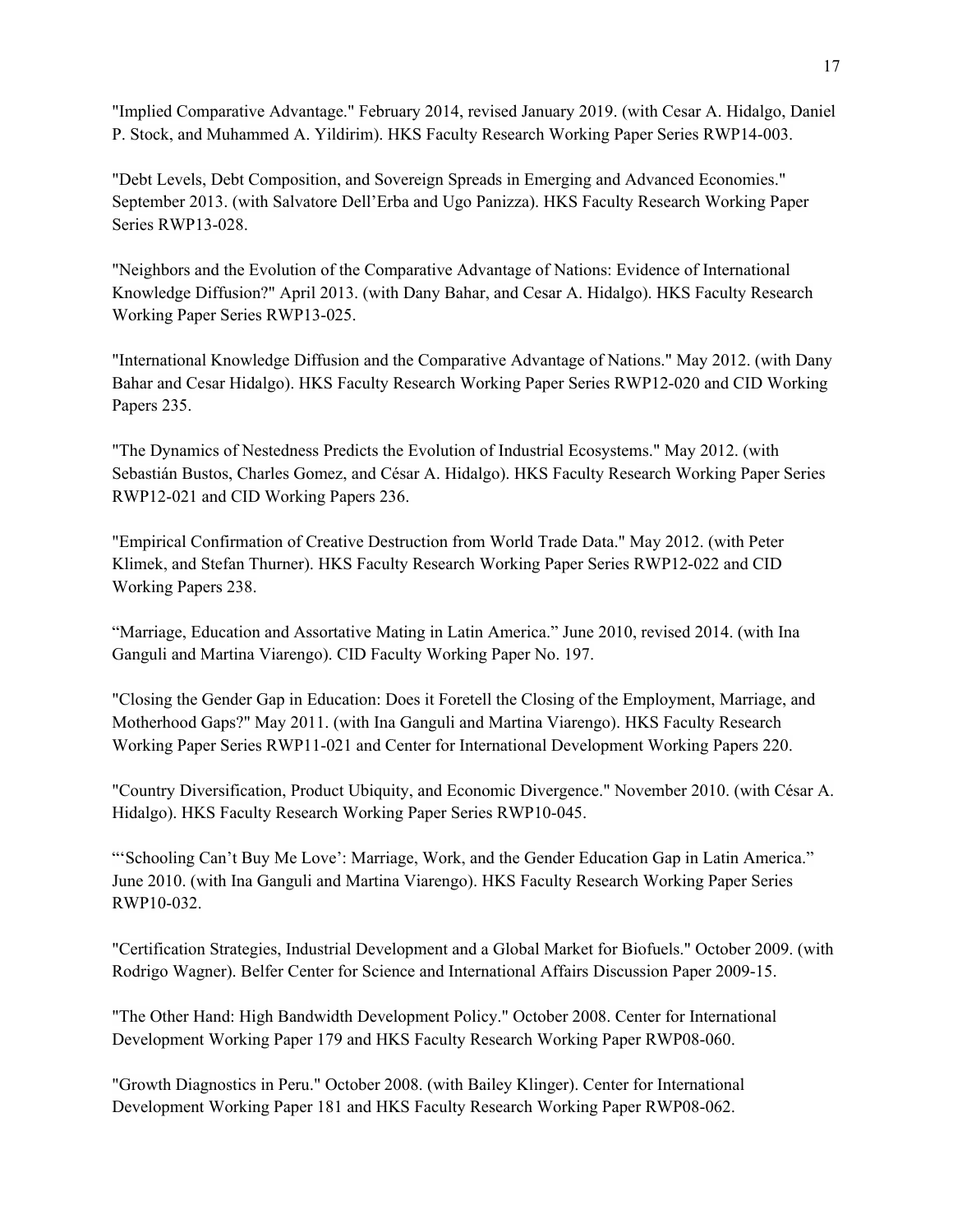"In Search of the Chains that Hold Brazil Back." October 2008. Center for International Development Working Paper 181 and HKS Faculty Research Working Paper RWP08-061.

"Achieving Export-Led Growth in Colombia." October 2008. (with Bailey Klinger). Center for International Development Working Paper 182 and HKS Faculty Research Working Paper RWP08-063.

"Doing Growth Diagnostics in Practice: A 'Mindbook.'" September 2008. (with Bailey Klinger and Rodrigo Wagner). Center for International Development Working Paper 177.

"Final Recommendations of the International Panel on the Accelerated and Shared Growth Initiative for South Africa (ASGISA)." June 2008. Center for International Development Working Paper 163 and HKS Faculty Research Working Paper RWP08-032.

"Examining Beneficiation." June 2008. (with Bailey Klinger and Robert Z. Lawrence). Center for International Development Working Paper 162 and HKS Faculty Research Working Paper RWP08-030.

"Reconfiguring Industrial Policy: A Framework with an Application to South Africa." August 2007, June 2008. (with Dani Rodrik and Charles F. Sabel). Center for International Development Working Paper 168 and HKS Faculty Research Working Paper RWP08-031.

"The Implications of Dark Matter for Assessing the U.S. External Imbalance." November 2006. (with Federico Sturzenegger). CID Working Paper Series No. 137.

"Growth Collapses." October 2006. (with Francisco Rodrígez and Rodrigo Wagner). CID Working Paper Series No. 136 and HKS Faculty Research Working Paper Series RWP06-046.

"South Africa's Export Predicament." September 2006. (with Bailey Klinger). CID Working Paper Series No. 129 and HKS Faculty Research Working Paper Series RWP06-040.

"Structural Transformation and Patterns of Comparative Advantage in the Product Space." September 2006. (with Bailey Klinger). CID Working Paper Series No. 128 and HKS Faculty Research Working Paper Series RWP06-041.

"China and the Global Economy: Medium-Term Issues and Options – A Synthesis Report." July 2006. (with Edwin Lim and Michael Spence). CID Working Paper Series No. 126 and HKS Faculty Research Working Paper Series RWP06-029.

"Economic Growth: Shared Beliefs, Shared Disappointments?" July 2006. CID Working Paper Series No. 125 and HKS Faculty Research Working Paper Series RWP06-030.

"Global Imbalances or Bad Accounting? The Missing Dark Matter in the Wealth of Nations. January 2006. (with Federico Sturzenegger). CID Working Paper Series No. 124 and HKS Faculty Research Working Paper Series RWP06-003.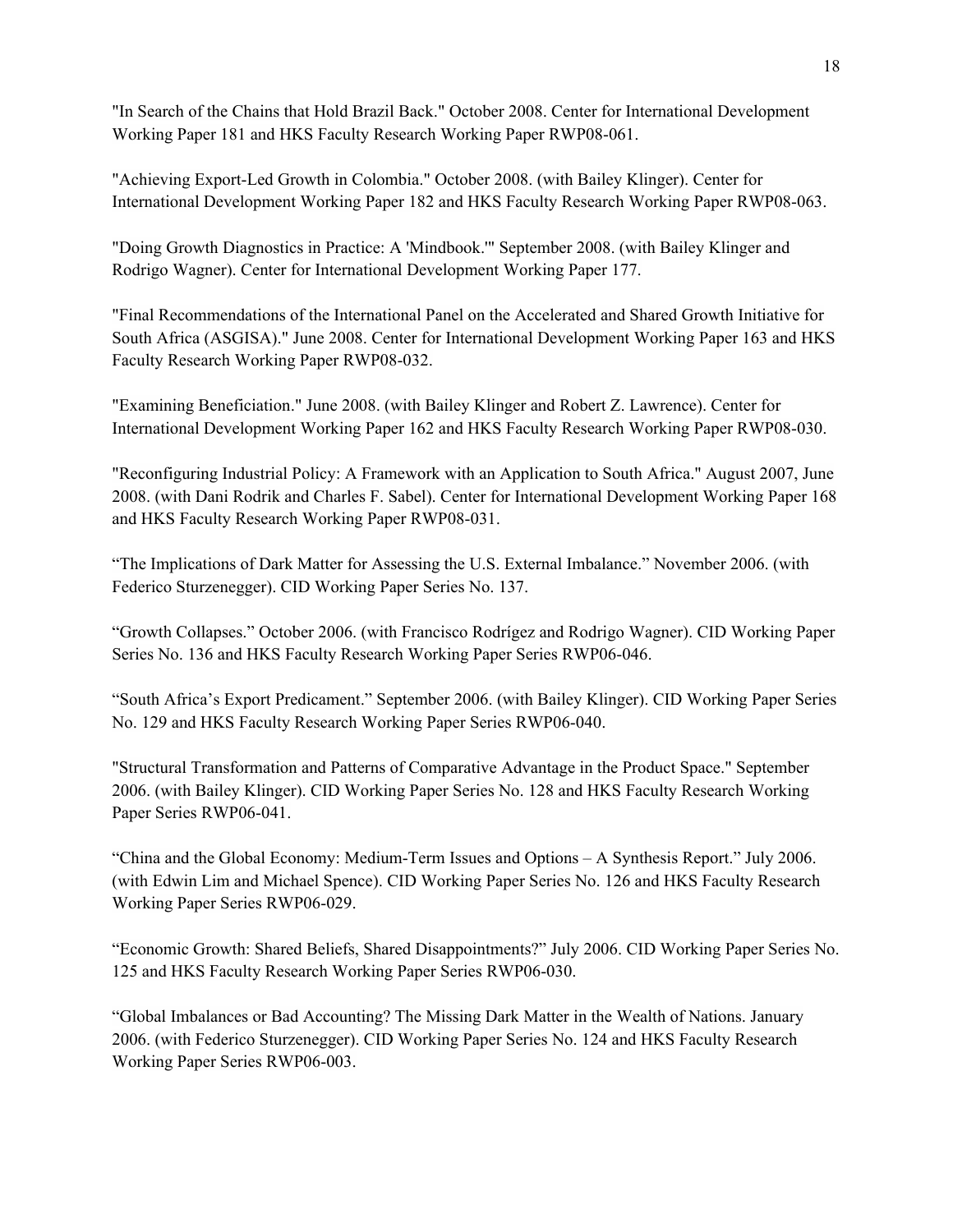"What You Export Matters." December 2005. (with Jason Hwang and Dani Rodrik). CID Working Paper Series No. 123, Centre for Economic Policy Research Working Paper CEPR-5444, and HKS Faculty Research Working Paper Series RWP05-063.

"US and Global Imbalances: Can Dark Matter Prevent a Big Bang?" November 2005. (with Federico Sturzenegger).

"Slow Growth in Latin America: Common Outcomes, Common Causes?" October 2005. (with Andrés Velasco).

"Towards a Strategy for Economic Growth in Uruguay." February 2005. (with Dani Rodrik and Andres Rodriguez-Clare). Inter-American Development Bank Economic and Social Studies Series RE1-05-003.

"Growth Diagnostics." October 2004. (with Dani Rodrik and Andrés Velasco).

"In Search of the Black Swan: Analysis of the Statistical Evidence of Electoral Fraud in Venezuela." September 2004. (with Roberto Rigobon).

"The Long-Run Volatility Puzzle of the Real Exchange Rate." September 2004. (with Ugo Panizza and Roberto Rigobon). NBER Working Paper #10751.

"The Challenge of Fiscal Adjustment in a Democracy: The Case of India." September 2004. (with Catriona Purfield). International Monetary Fund Working Paper WP/04/168.

"Growth Accelerations." July 2004. (with Lant Pritchett and Dani Rodrik). HKS Faculty Research Working Paper Series RWP04-030.

"Currency Mismatches, Debt Intolerance, and Original Sin: Why They Are Not the Same and Why It Matters." October 2003. (with Barry Eichengreen and Ugo Panizza). NBER Working Paper #10036.

"Discovering El Salvador's Production Potential." September 2003. (with Dani Rodrik).

"The Proliferation of Sovereigns: Are there Lessons for Integration." May 2002. (with Matias Bruan and Lant Pritchett).

"Economics as Self Discovery." March 2002. (with Dani Rodrik). HKS Faculty Working Paper Series RWP02-023.

"Venezuela's Growth Implosion: A Neo-Classical Story?" August 2001.

"Exchange Rate Regimes and Financial-Market Imperfections." July 2001. (with Joshua Aizenman).

#### **MAJOR REPORTS UNDER MY DIRECTION & SUPERVISION**

*Global Gender Gap Report.* Geneva: World Economic Forum, 2021, 2020, 2018, 2017, 2016, 2015, 2014, 2013, 2012, 2011, 2010, 2009, 2008, 2007, 2006.